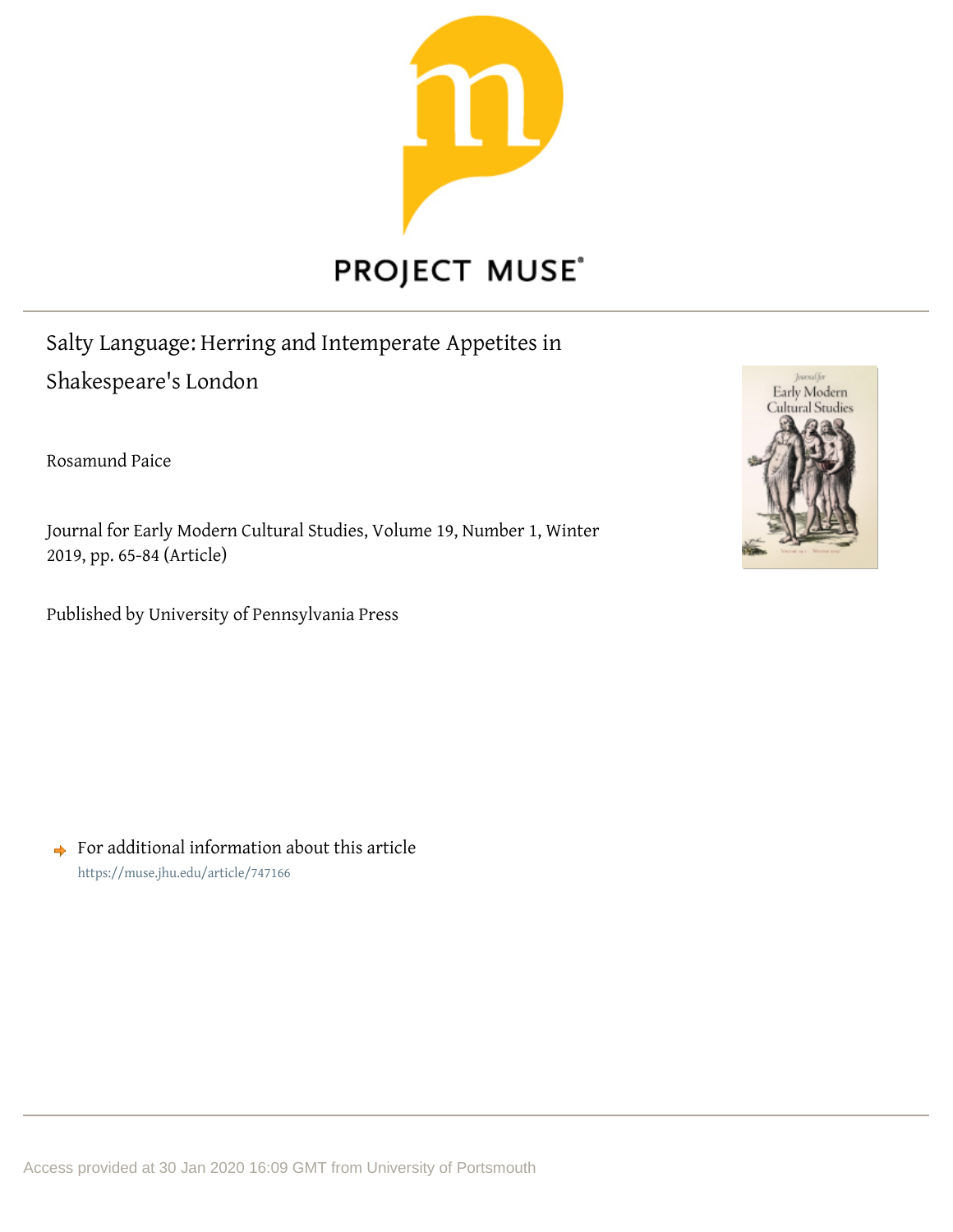## Salty Language:

### Herring and Intemperate Appetites in Shakespeare's London

rosamund paice

#### **ABSTRACT**

*References to herring in the works of Shakespeare and his contemporaries provide insights into the language of the London streets and reveal something of street- life at the turn of the seventeenth century. Unlike fresh fish (an expensive commodity), smoked and pickled herring was cheap and associated as much with the habits of an ale- drinking underclass as with fasting. More common—readily available and associated with the vulgar—than other fish, preserved herring was integral to the commercial and social life around the Thames. This pervasiveness of the herring, and its urban and social alignments, imbued it with a figurative value. For writers of the period, herring gained currency as a symbol of unmanliness and indiscriminate (sexual)*  appetites. A stock-in-trade of the taverns, it took in alehouse associations with disorder and sex*ual liaisons (including prostitution). Herring references uncover the unmistakable whiff of innuendo, revealing playful categories of masculinity, from the sexually exhausted "shotten herring" to interchangeable and ungentlemanly "pickled herring." Herring-related deaths (including Thomas Nashe's description of Robert Greene's " fatal banquet of Rhenish wine and pickled herring") underscore that there is no such thing as an innocent herring in the hands of the London writers.*



A mong the many Shakespearean jokes likely to be lost on modern audi-<br>ences is a seemingly insignificant exchange in *Twelfth Night* (1602). Asked if he is Olivia's fool, Feste replies, "No, indeed, sir, the Lady Olivia has no folly. She will keep no fool, sir, till she be married, and fools are as like husbands as pilchards are to herrings—the husband's the bigger" (3.1.31–34). Shakespeare frequently plays with the idea of men as fish: famously, in *The* 

> the journal for early modern cultural studies vol. 19, no. 1 (winter 2019) © 2019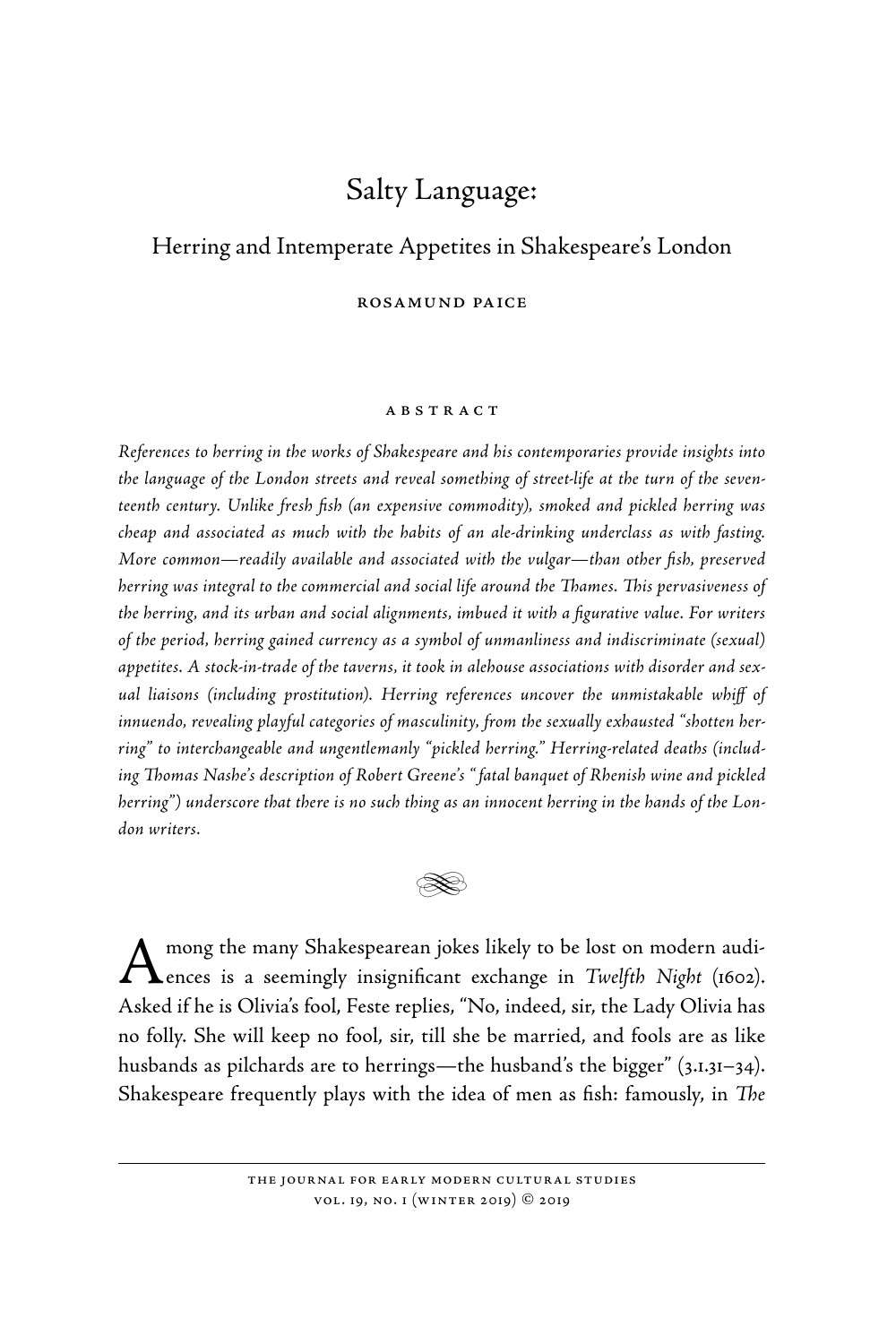*Tempest*, Trinculo's first encounter with Caliban causes him to question whether he is "a man or a fish? dead or alive?" (2.2.24). The joke in *Twelfth Night*, however, turns on familiarity with the bodies of two particular fish. As Dan Brayton explains, "Just as there is little apparent difference between a pilchard and a herring, so, too, do a fool and a husband resemble one another: the former is merely a smaller version of the latter" (138). In contemporary Britain and America, Feste's joke is likely to be obscure. While the familiarity of cheap fish to early seventeenth- century audience- goers allowed Shakespeare to draw on subtle differences, the pervasiveness of the fillet today means that many do not know what the fish they are eating looks like. Moreover, in contrast to contemporary understandings, fish was "generally considered inferior to meat by the early moderns because it was thought to be less nourishing" (Fitzpatrick 81), hence its traditional association with Lent. This association was invoked in Thomas Nashe's celebration of the Yarmouth herring industry, *Lenten Stuffe* (1599), and, as Brayton has pointed out, it is notable that "nearly half of Yarmouth's herring was transshipped to fishmongers in London" (159). Both pilchards and herrings were particularly low and inexpensive fare, as, for example, Thomas Cogan notes in his *Haven of Health* (1584) when he says: "Hearing [herring] is a fish most common and best cheape . . . Pilchards be of like nature to hearings which kind of fishes as they be small in quantitie, so be they small in value" (146). Far from being associated with healthy and aspirational living, pilchards and herrings were mostly available in preserved forms that were highly salted and associated with the capital's streets and taverns. Feste's analogy, then, suggests that husbands are not only the biggest fools but also cheap and readily available.

This article argues that references to herring by London-based writers at the turn of the seventeenth century function as markers of a very particular kind of street-life in existence in London at this time. While not in full agreement with Brayton's arguments about the herring industry's geographical connections, this article supports his contention that herring, in Shakespeare's day, were "a literary commonplace so familiar that he could use them as a metaphorically available yet polysemous emblem of the street, the space of circulating bodies and commodities where appetite, sexuality, and cheapness converged" (141). Indeed, in returning to and moving beyond Shakespeare, this study reveals a broader community of writers interested in the figurative potential of the herring—including both those whom we today regard as "literary" and pamphleteers of a lower order. All of them clearly understood the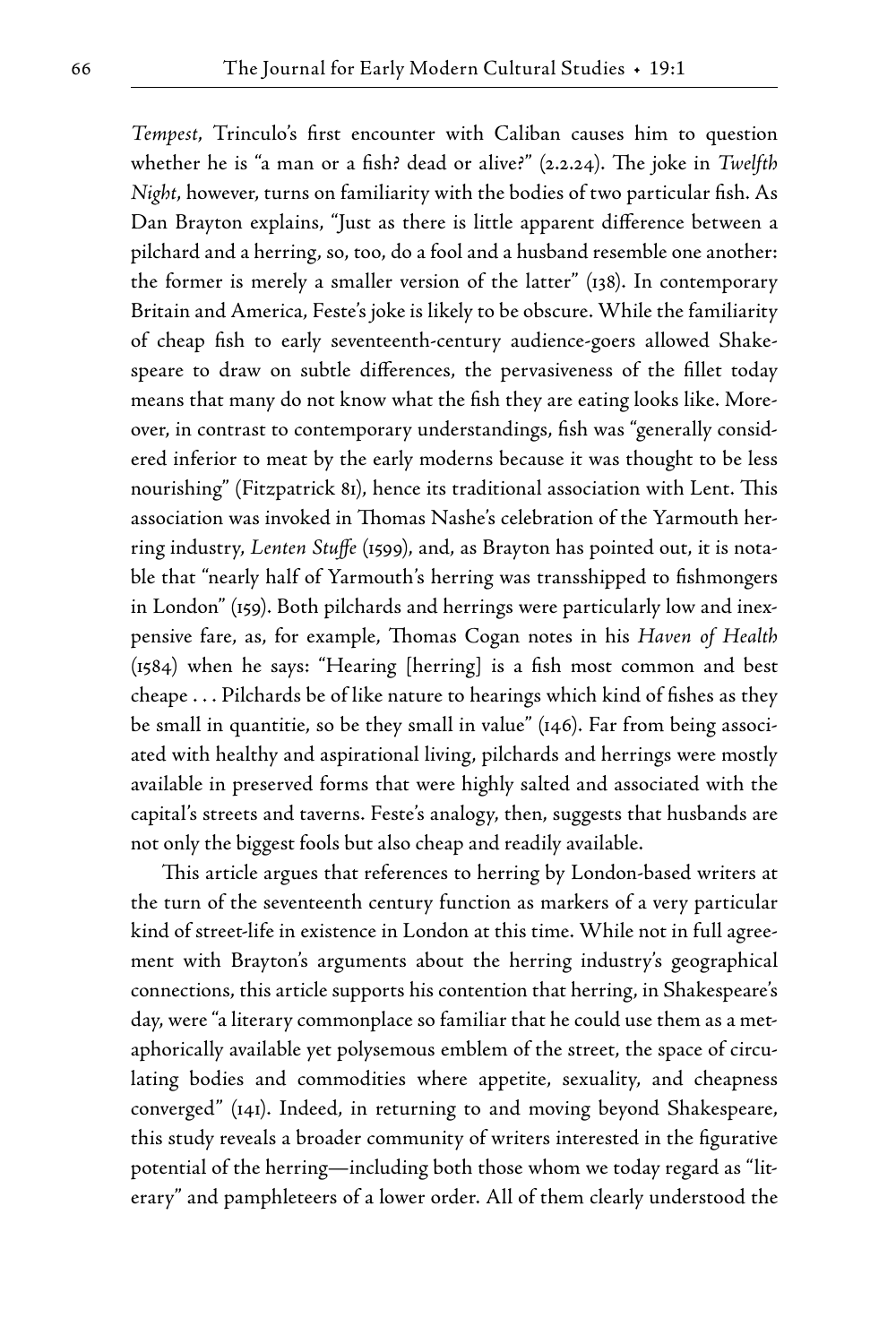significance of the herring in ways that take it well beyond simple foodstuff, exposing shared understandings of the herring's literal and symbolic value, and evidencing a relish for the associations of this fish with markets in piscatorial and human flesh. While such creative uses of the herring appear never to have entered mainstream discourse (being absent, for example, in legal and historical accounts), taken together they serve as an example of how communities can share and develop a richly allusive language of the streets, and how that language can become lost with the street-life it expresses.

 Brayton associates the herring particularly with Southwark, which he describes as "a space structured by the production, distribution, and consumption of commodities—licit and illicit—used to feed appetites of various kinds" (159). The production and distribution of fresh and preserved fish at the turn of the seventeenth century, however, was not associated with Southwark, but rather with the area around New Fish Street (also known as Bride Street), which ran north of Southwark, across London Bridge, and the emerging fish market at Billingsgate (also north of the River Thames). Southwark had its own market in Boroughside, but the number of butchers recorded as living in the area in 1622 (fifty, as compared to the six recorded as living in the Clink and Paris Garden liberties) indicates that this market was associated primarily with a trade in meat.<sup>2</sup> Although fishwives hawked their wares in the area, there is nothing in the nature of the Southwark parish of St Saviour's (which took in the Paris Garden and Clink liberties as well as Boroughside) to suggest it was where large hauls of herring were brought ashore or processed: it had, as Boulton notes, "no docking facilities for large ships and therefore had few maritime connections"  $(70-71)$ . In fact, Boulton's account of occupational structures (taken from parish records from the early decades of the seventeenth century) shows that the most significant area of employment for those in the Clink and Paris Garden liberties (46.7 per cent) and in St Saviour's (33.7 per cent) was "Transport and unskilled labour" (66) with watermen accounting for "39.8% of all the occupations in the two liberties" (69). As Brayton observes, then, when Viola (as Cesario), says "westward ho" (3.1.132), she echoes the watermen "advertis[ing] transport upriver" (143), and so it would not have been the Illyrian coast that would have sprung to mind, but rather the immediate Thames locale.

 Herring was a significant commodity within the wider picture of London, however. Fish of the genus *Clupea* (including herring and pilchards) were plentiful in the seas around the British Isles, and the trade in these fish was so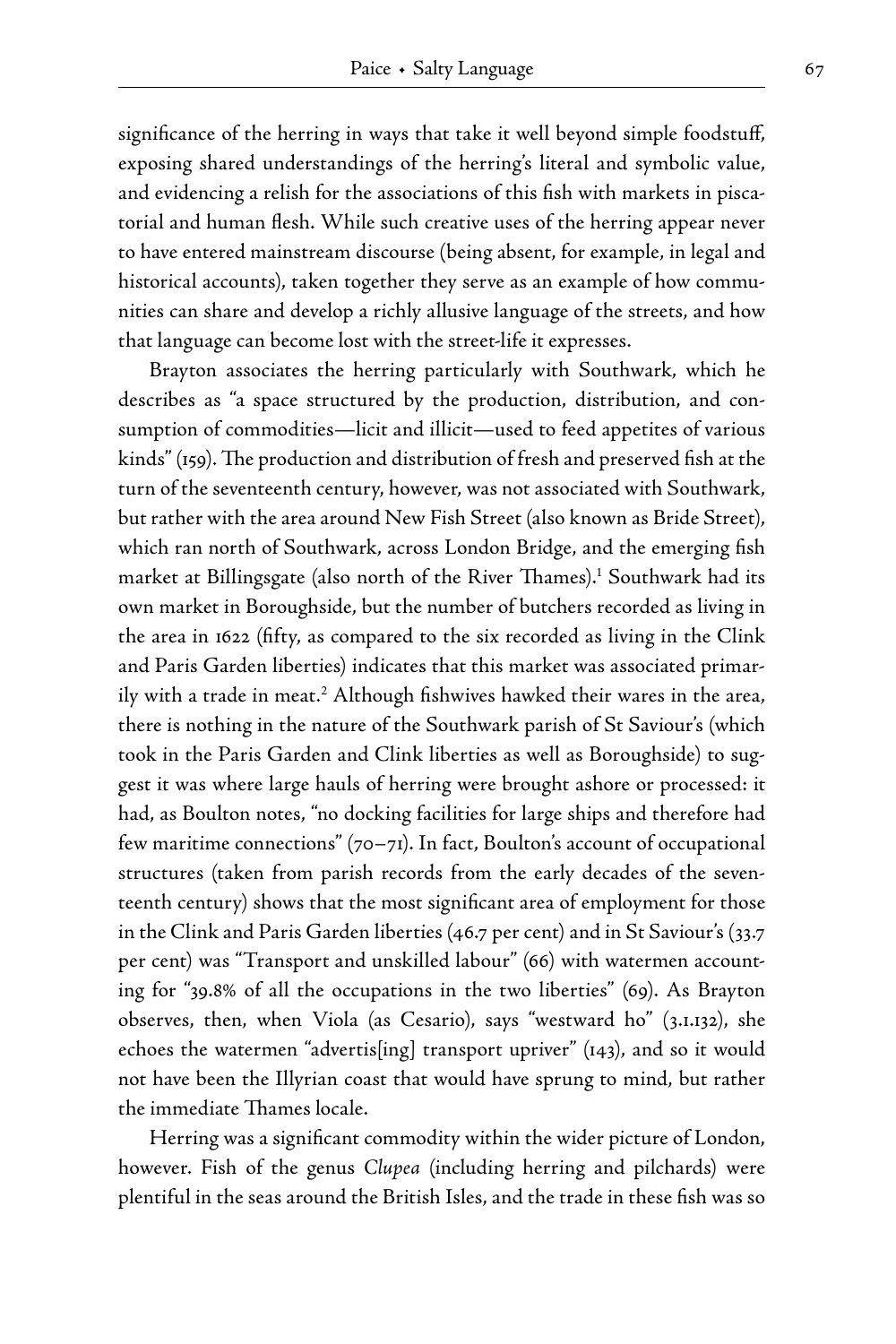important in the sixteenth and seventeenth centuries that fierce competition with the Dutch (who could access the same waters and who dominated the carrying trade) grew into serious trade disputes. A sign of the importance of the herring trade to Britain was the significant contribution that it made to the state coffers: John Selden's *Of the Dominion or Ownership of the Sea* (1652) observes "how mightie the publick Revenue, and Customs of that State are encreased by their fishing, may appear in that above thirtie years since, over and above the Customs of other Merchandise, Excises, Licences, Wastage, and Lastage, there was paid to the State, for Custom of Herring, and other salt- Fish, above three hundred thousand pound in one year" (491). The pervasiveness of the herring would have been particularly notable along the banks of the Thames downstream from London Bridge: as Julie Sanders maintains, "Not only was the river a focal point in terms of activity—trade and transportation were hugely dependent on it—and a major sight on anyone's journey through London, but the sonic, olfactory, and haptic, as well as optic, experience of it would have struck the imagination forcefully" (27). Among the most pungent of foodstuffs, herring—fresh, decaying, salted, and smoked—was in the Thameside air.

 With lower-class occupations dominant in the Liberties, preserved fish would have featured heavily in its inhabitants' diets. Markedly poorer than their Boroughside neighbors, these men and women would not have been the target market for the meat sold by butchers in the thriving market of Borough High Street. Given the lack of refrigeration, fresh fish, too, was expensive and so primarily a foodstuff of the moneyed. By contrast, preserved herring—salted or smoked—was a cheap and readily available product, and a stock- in- trade of the tavern and its more humble counterpart, the alehouse. There, herring would have been part of a broader picture of licit and illicit consumption.

 Although brothels were outlawed in 1546, the trade in flesh continued, and the area around the Globe retained its reputation as a locus of seedy sexual encounters. In Nashe's *Pierce Penniless His Supplication to the Devil* (1592), for example, Pierce commends to the protection of the Devil "our uncleane sisters in *Shoreditch*, the *Spittle*, *Southwarke*, *Westminster*, and *Turnbull streete*," hoping that the Devil "will speedily carrie them to hell, there to keepe open house for all young Divels that come, and not let our ayre be contaminated with theyr six-pennie damnation any longer" (51). Yet, as Nashe makes clear, places of "'ill rule', 'ill resort', 'ill houses', 'alehouses' and 'bawdy houses'" (Salkeld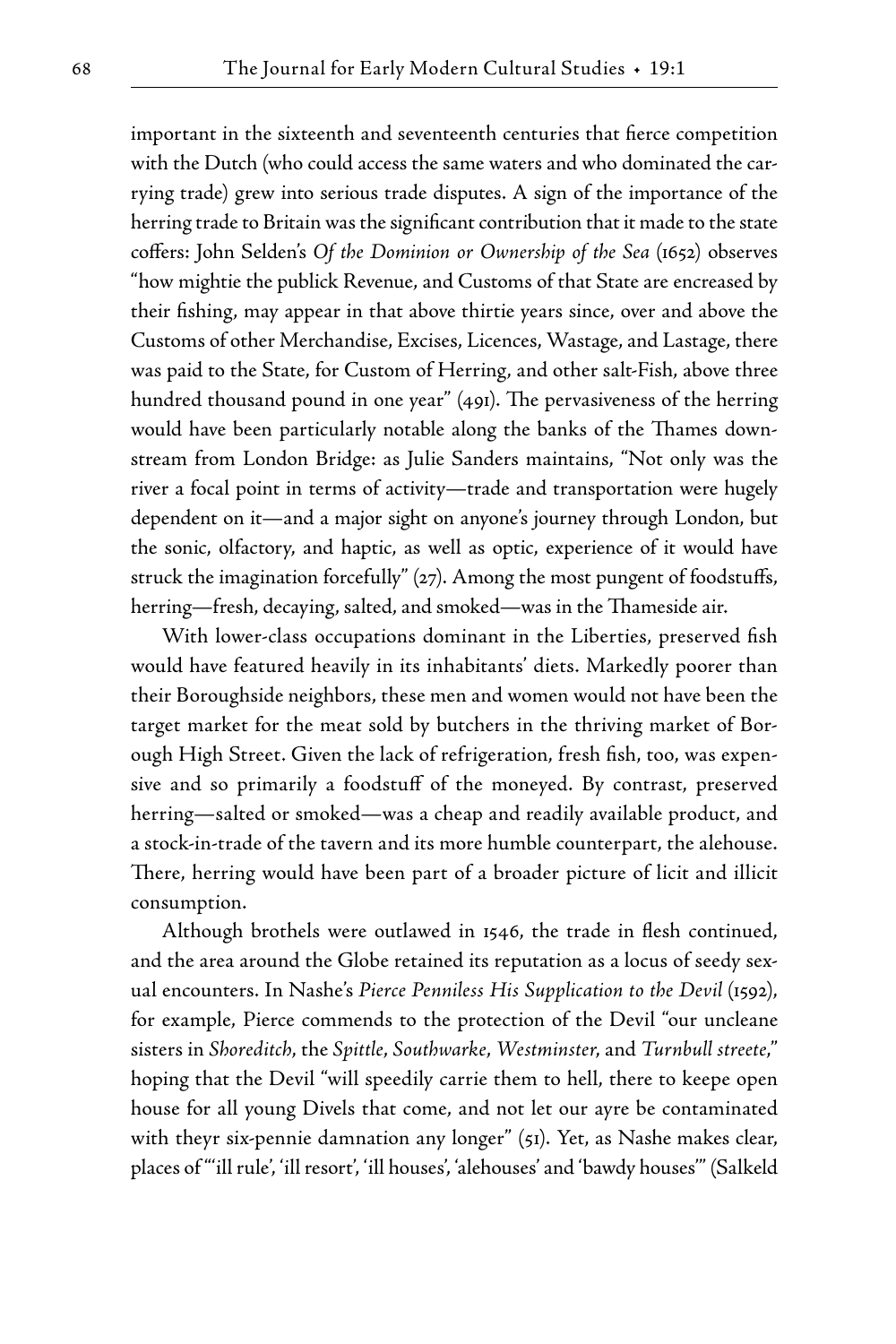154) existed right across London, including in places like Shoreditch, where Shakespeare had resided in the 1590s before his move to Bankside. The association of taverns with moral disorder, and their function as a space for assignations then, was certainly not restricted to Southwark. More fundamentally, as Salkeld has demonstrated, there was "a long established association of food and sex in English tavern life" (29): in the taverns, Dekker and Middleton's Gull (*The Roaring Girl*, c. 1607–1610) states, a man could enjoy his "supper amongst girls and brave bawdy-house boys"  $(2.1.113 - 15)$ . It is in this wider context that the herring—consumed alongside human flesh in taverns and alehouses across the City of London and the Southwark parishes south of the river—gained currency as a symbol of cheap sexuality and indiscriminate appetites.

 Most of the herring catch was preserved with salt, and, of the three possible forms of salting fish, only pickling was common by the late sixteenth century. Dry salting herring was considered inferior, as the fat content of the fish (particularly high during the autumn spawning season) made this process inadequate for transportation of the fish over anything but short distances. Brining called for continual tweaking of the salt solution in which the herring were soaked as the fish absorbed the salt, affecting the ratio of skin to brine, and so the results were often poor. The pickling process, notes Brian Fagan, "combined salting with brining in barrels" (54–55), and led to a much more dependable result. The modern- day pickled herring is regarded as a delicacy, but the pickling processes of Shakespeare's day are a far cry from those currently used, and the resulting foodstuffs would be equally unfamiliar to a modern palette. In today's pickling process, herrings are normally soaked and rinsed in fresh water after their initial brinings, and are then kept in a solution of vinegar, salt, and sugar. By contrast, accounts of the standardized brining system from the fourteenth to the early twentieth century produced a product that was, as Tobias Venner described it in his *Via Recta* (1620), "of harder concoction, and giveth a saltish and unprofitable nourishment" (81).

 Maryanne Kowaleski's study of south- western fisheries in late medieval England makes clear that, even by the fifteenth century, most herring would already have been subjected to the first stage of the salting process before arriving in English ports. Richard W. Unger provides details of this stage of the process, and its impact on the length of time herring fishing busses could be at sea, in his essay on the Dutch herring trade; and the same applied to the English trade shortly afterwards, as the successes of the Dutch were replicated: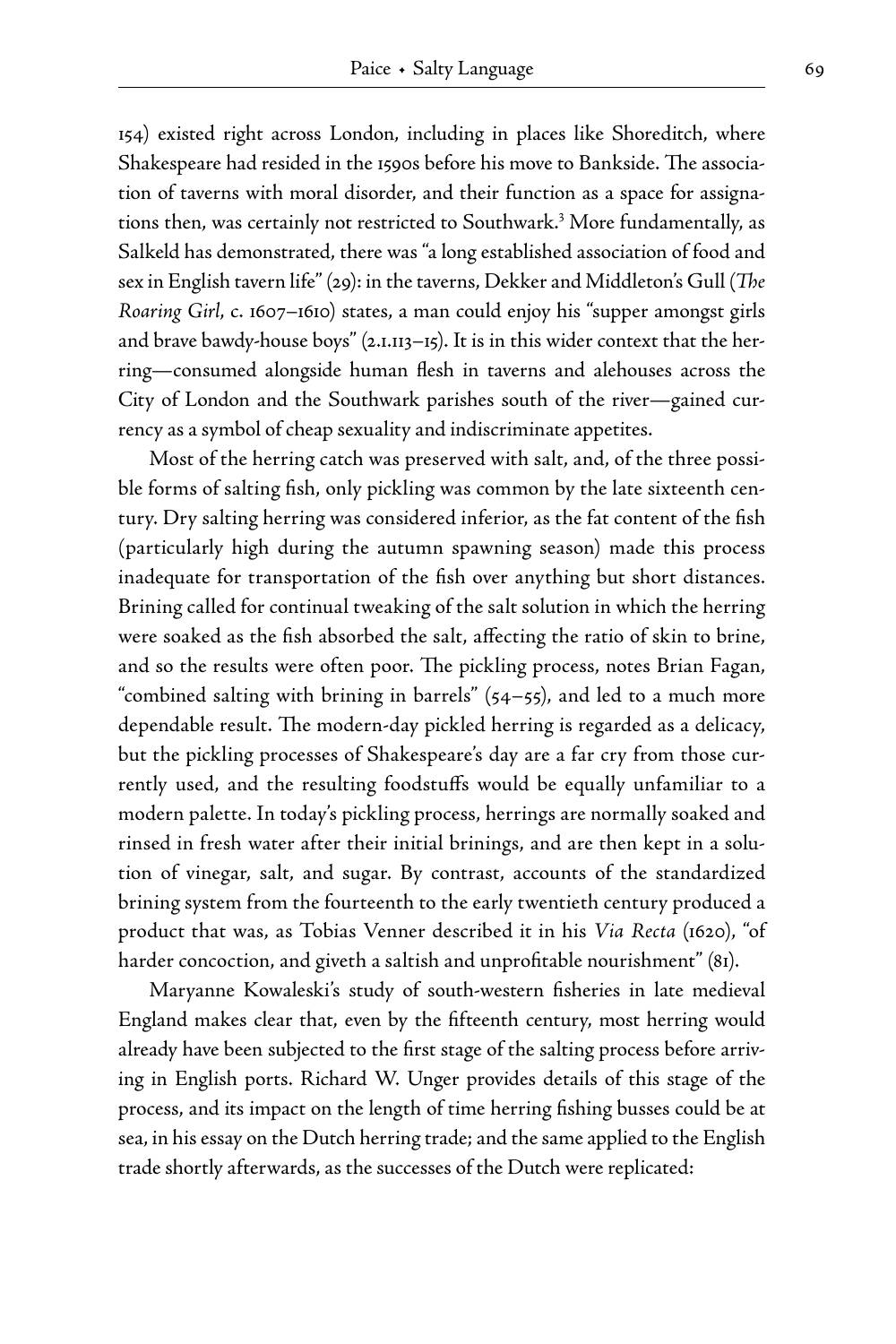Soon after the herring were caught, the packer eviscerated the fish, mixed them with salt to form a brine, and then packed them into casks with more salt. The contribution of Low Countries fishermen was to adapt this method for use on board ship, which meant that the herring had to be repacked when it was brought to port. By doing the work of preserving at sea, Dutch fishermen could stay away from shore longer. (255)

The herring shrank during this process, as the salt drew out its liquid content, and the barrels of herrings at this first stage of packing were called "sticks." When the barrels were opened, the "pickle" (which in those days was always brine) was drained, more fish at the same stage of the process were added to fill the barrel to the top, and pickle was added again to fill the space. Both Fagan and Kowaleski note that the on- shore process was largely undertaken by teams of women.

 Smoked herring is also familiar to us today, but again involves different processes from its early modern counterpart. Today's kippers generally undergo a brining process of minutes, and an oak-smoking of hours. As Fagan notes, however, "such light preservation would have been unthinkable" (48) in the days before the railways transformed the speed by which produce could be transported. The smoking process in early modern England began with fish being dried or salted onboard the herring busses, and the subsequent commercial production on land involved the use of large smokehouses in which the fish were hung on poles for several days while they were alternately coldsmoked and rested. The heavier the smoking, the better the chances of killing bacteria and the longer the life of the resulting product: red herring, for example, is the result of a particularly heavy smoking. Such heavy smoking also desiccated the fish, rendering it hard, even sticklike, comparable to modernday jerky in both texture and salt content.

 Smoked and pickled herring served as the early modern equivalent of today's crisps, peanuts, pork scratchings, and jerky, a fact to which Venner bears witness in his remark that "Red Herrings . . . are onely good to excite thirst, and to make the drinke very acceptable to the pallat and throat" (81). It is their thirst- inducing quality that Christopher Marlowe draws on in *Doctor Faustus* (1604), when he names the godparents of Gluttony as "Peter Pickleherring," the tough and equally salty "Martin Martlemas- beef," and "Margery March- beer" (2.3.141–44). John Cooke, in his *Epigrames* (c. 1604), refers to pickled herring and Martlemas beef as "those salt meates [that] do steale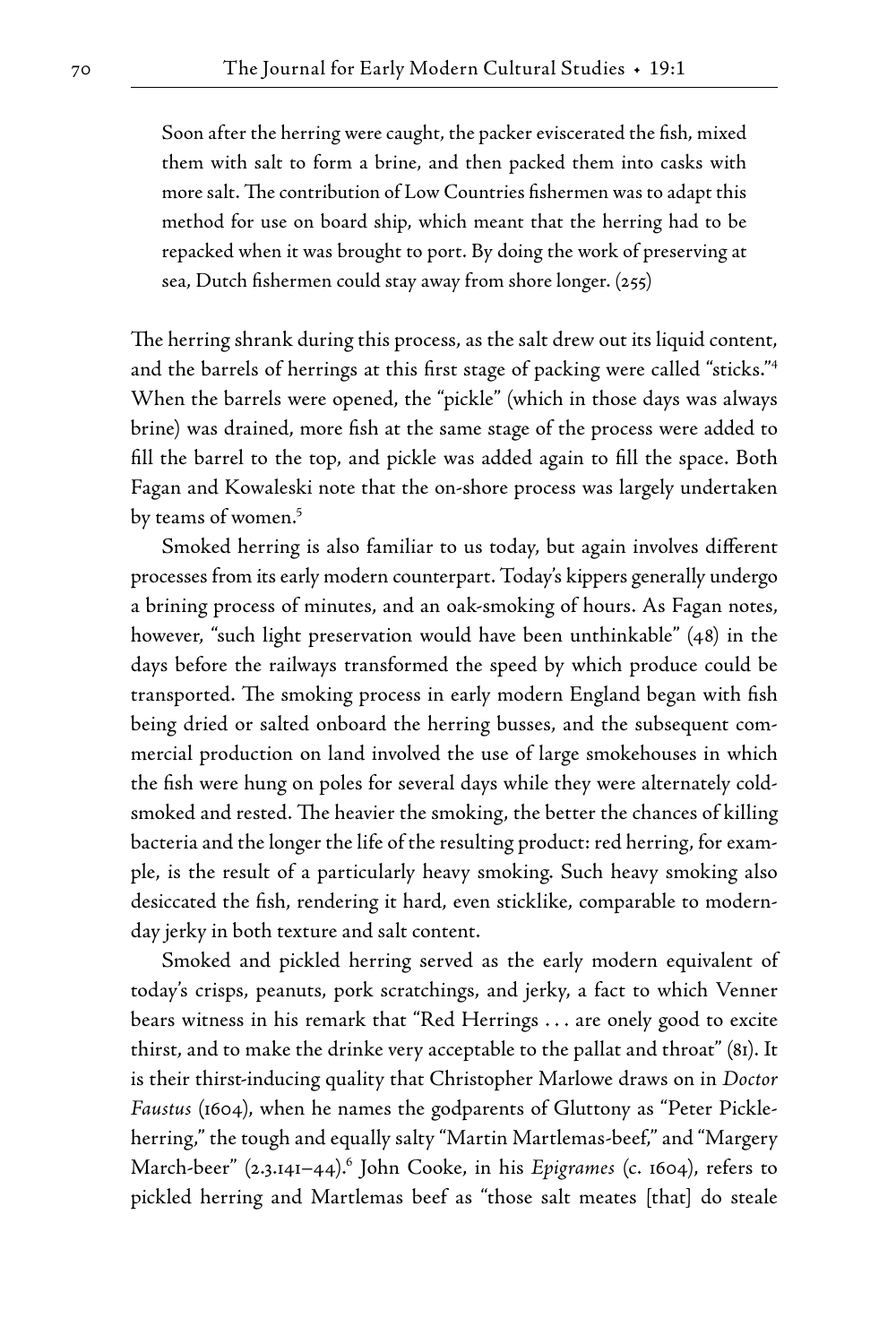down drinke" (no. 29), and Samuel Rowlands's *Letting of Humours Blood in the Head- Vaine* (1600) also attributes to pickled herring the "vertue, eaten salt and raw, / To pull drinke to it." In turn, alcohol consumption inevitably lowered inhibitions. Rowlands goes on to tell readers that:

 Tis a very Whetstone to the braine, A march- beere shewer that puts downe April raine; It makes a man active to leape and spring, To daunce and vault, to carrowle and to sing: For all exploytes it doth a man inable, T'out leape mens heades, and caper ore the table [. . .]. (Satyre 6)

This picture of excess, however, remains one of good-natured, companionable silliness.

 Nicholas Breton's Angler in *The Wits Trenchmour* (1597) links herring to sociability when he tells of a time "when fishes could speake": he explains that a king was to be chosen from among the fishes, and, in the list that follows, the herring is described as "com[ing] with his millions of attendants, but his readines to beare them company, at all times, and at all services, made them with generall consent to goe to his side, & so receaved his tytle" (12). Nashe also associates herring with company in his dedication of *Lenten Stuffe* to the tobacconist and versifier "Lustie" Humphrey King: there he proclaims the suitability of the narrative to its dedicatee on the basis of a parallel between the latter as "King of good fellowshippe" and the herring as "king of fishes" (iii). Thus, the company with which herrings were associated was multiple, and points toward the potential for the herring to encourage collective indulgence.

 Taverns welcomed a diverse clientele—not just local residents, but those who sought them out for their atmosphere and refreshments—and of course sea- weathered traders. Thomas Moffett's *Health's Improvement* (1655) notes that "Herrings are an usual and common meat, coveted as much of the Nobility for variety and wantoness, as used of poor men for want of other provision" (153). Likewise, Nashe's *Lenten Stuffe* hails the fish as a kind of social leveller:

Behold it is every mans money from the King to the Courtier; every housholder or goodman *Baltrop*, that keepes a family in pay, casts for it as one of his standing provisions. The poorer sort make it three parts of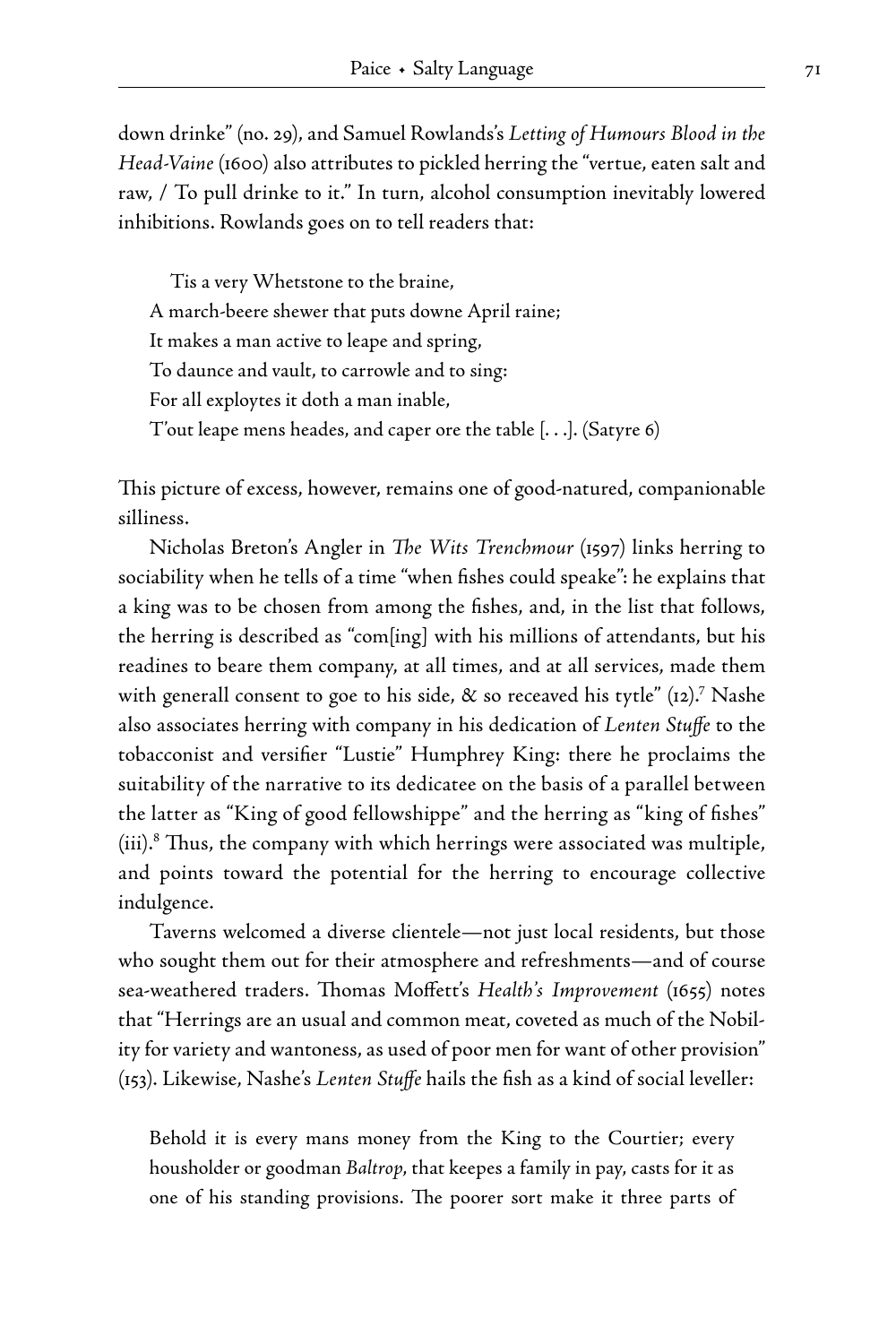their sustenance, with it for his dinnier the patchedest *Leather piltche laboratho* [possibly a misprint of *laborat homo*, working man] may dine like a Spanish Duke, when the niggardliest mouse of biefe will cost him sixpence. (27)

Such comments undermine the view of herring consumption offered by M. A. Katritzky, who contends that "Wealthy and fashionable drinkers accompanied their after- dinner sack or wine with pickled oysters, anchovies, *botargo*, and caviar," comparing them with "poor folk" who "not just during Lent, but all year round . . . did not observe the cultivated niceties of limiting alcohol and fish combinations to the concluding course of social repasts, [and instead] ate preserved herring with their beer" (163). Clearly, wealthy and fashionable drinkers *did* partake of herring. Moffett's association of herring consumption with "variety and wantonness" is in tune with Robert Appelbaum's argument that, since herring was considered low in nutritional value, "the governing idea was that . . . if you had other choices, you ate it simply out of gluttony . . . [and] gluttony was underscored by the fact that those who had choices often ate herring not as part of a regular meal but as a snack, particularly at taverns" (213).

 Opening up these material contexts and cultures highlights indulgent appetites and exposes a suggestive interplay between the licit and illicit. It also foregrounds the fishiness—questionable behaviors and associations with fish—of several of *Twelfth Night*'s characters and their behavior. Indeed, a whiff of the Thames trades is present even in the play's opening lines. After aligning music with food ("If music be the food of love"), and calling for "excess of it, that surfeiting / The appetite may sicken and so die" (1.1.1–3), Orsino listens for only four lines before calling a halt to the performance:

Enough, no more,

'Tis not so sweet now as it was before. [*Music ceases*] O spirit of love, how quick and fresh art thou That, notwithstanding thy capacity Receiveth as the sea, nought enters there Of what validity and pitch soe'er, But falls into abatement and low price Even in a minute.  $(I.I.7-I4)$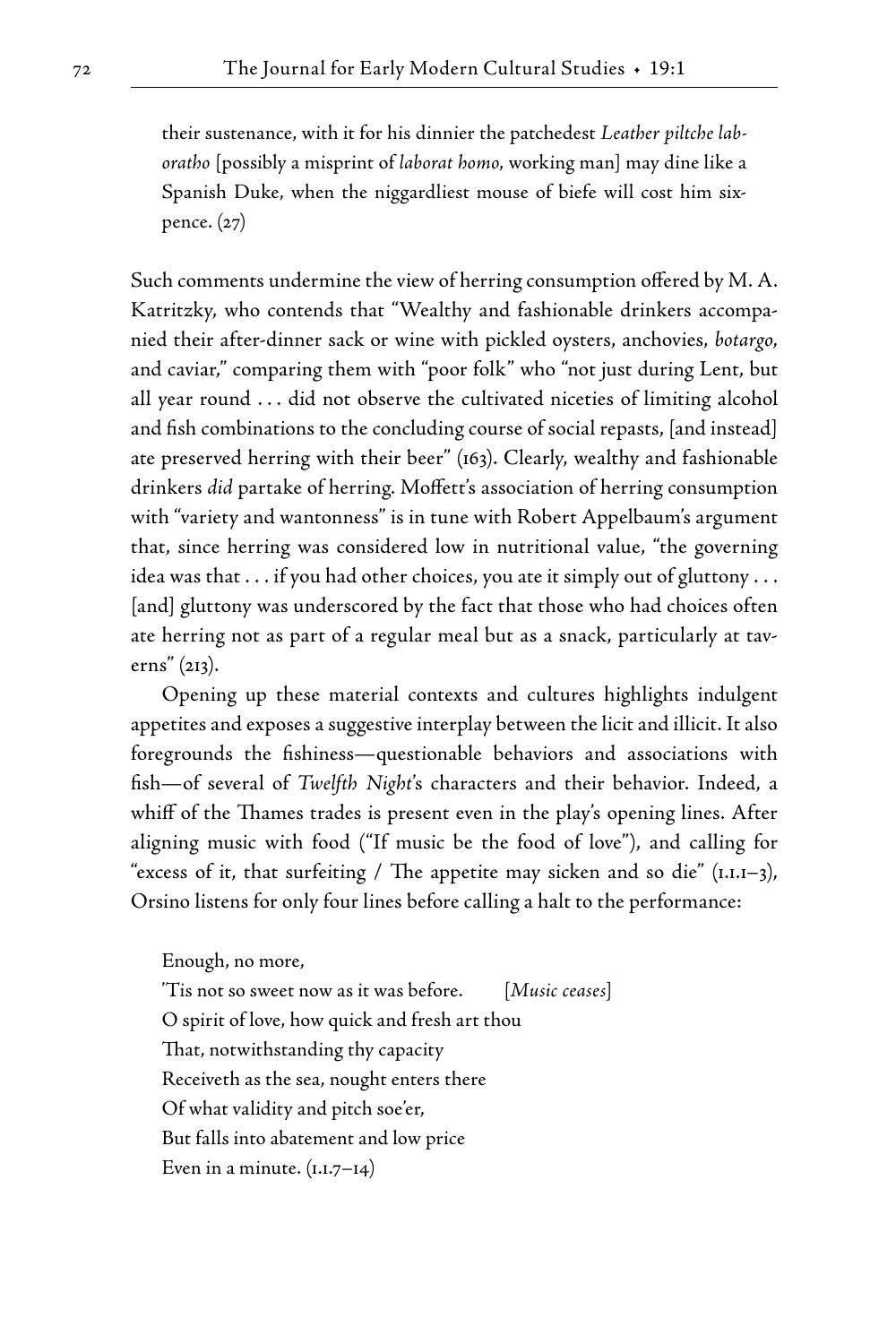Where Orsino's opening metaphor tells us that it is only through surfeit that the appetite can be reformed, his assessment of the spirit of love brings in an alternative, commercial understanding of excess: far from being associated with rarity, Orsino's sense of love is linked to an excess that results in devaluation, and so must be suspect. Since Orsino's analogy turns on market forces, that which enters the sea and decreases in quality and price is perhaps best understood in terms of perishable commodities transported in ships. Food fits that profile, and also plays out further the "food of love" metaphor, and the greatest proportion of all the foodstuffs moved around in ships on the Thames was the fish that had of course originally come out of the water.

 It is, however, in relation to Olivia's household that cheap fish become a material problem. Observing Sir Toby "half drunk," Olivia asks him "What is he at the gate, cousin?" and, when he replies that it is "A gentleman," she seeks from him further details. Sir Toby's (lack of) further clarification introduces an editorial belch: as Appelbaum notes, the editorial directive to the actor playing Sir Toby to "make some kind of noise of indigestion here" (202) is present in editions from the eighteenth century onward. Hence, the Arden edition reads, " 'Tis a gentleman here. [*Belches*] A plague o' these pickle- herring!" (1.5.112–17). The directive prompts readers to understand Sir Toby's "pickleherring" in the way that Appelbaum does, that is, as the cause of his belching, and certainly this is part of the joke: in *The Wits Trenchmour*, the Angler describes fish as "by nature windy," by which his conversation partner, the Scholler, realises he means "either breeding of the chollicke, or blowing of the backpipe." Evidently, Sir Toby is familiar with pickled herring, and, as he clearly has choices as to what he eats, that familiarity reveals his participation in alehouse culture. That in turn fits with the picture of him as an imbiber of alcohol who is excessive—since he feeds his desire for beer by his consumption of salty snacks—and indiscriminate—since his thoughts skip between wine and ale in quick succession (moving from "a stoup of wine" [2.3.13] through "cakes and ale" [113] and back to "a stoup of wine" [117]). His willingness to align with all levels of society as long as merriment is to be had—cavorting, as Coddon notes, "not only with his fellow titled tosspot Sir Andrew Aguecheek, but also with his social inferiors" (314)—is symbolised in the variety of his drink and food. He indulges in the cheap ale and herring of the taverns, in wine that was beyond the means of the poor, and even in luxury wines like Malmsey that were imported from the Canary Islands and known as "canary" (1.3.78).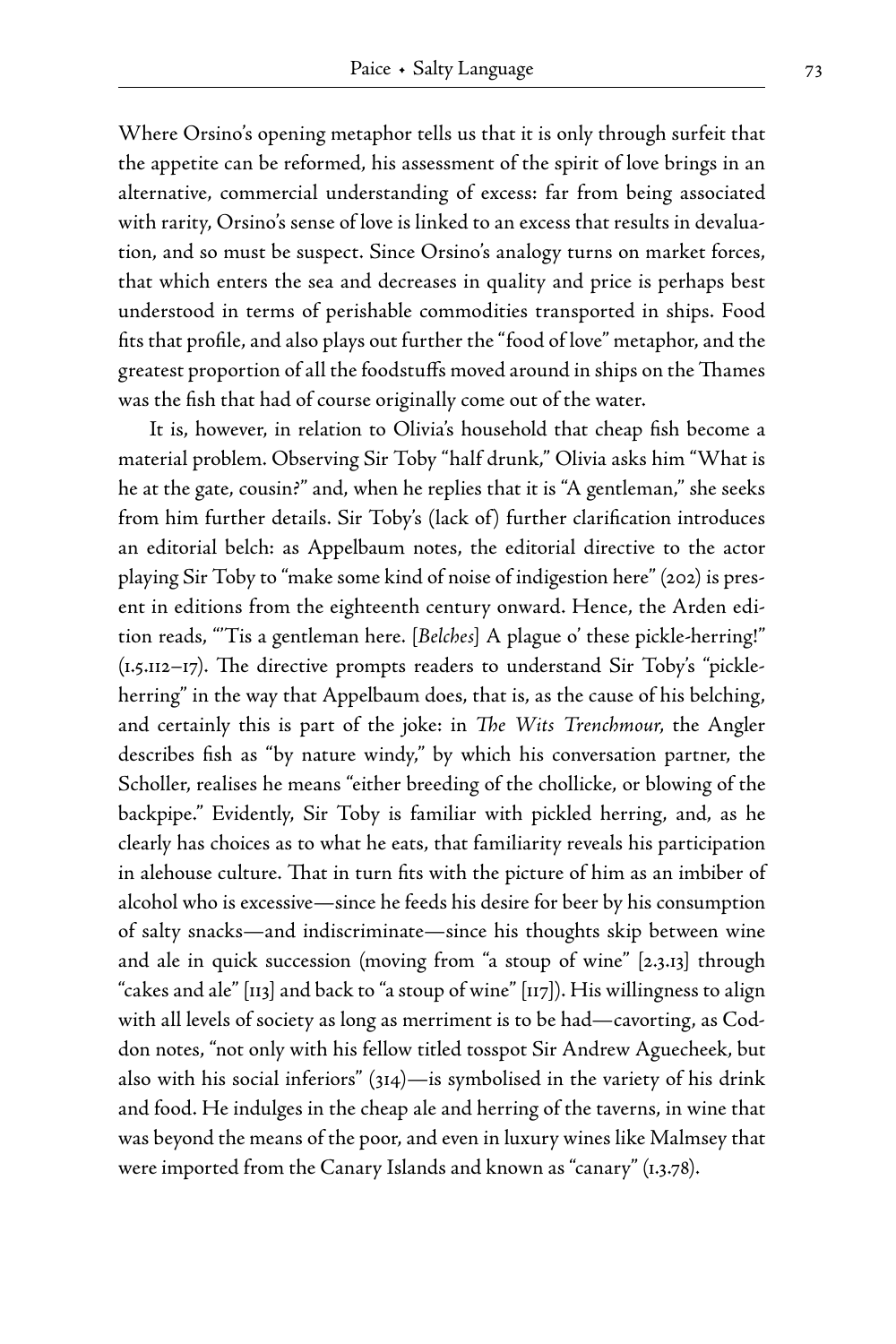The pickled herring to which Sir Toby refers, however, have an additional alignment with the "gentlemen" that appears when the words are unobstructed by the later editorial belch. The association of unsatisfactory men with herring elsewhere in this play (Feste's herring-husbands) suggests that Sir Toby is also drawing an analogy between the gentleman at the gate (who is, in fact, Cesario, and so not a gentleman at all) and pickled herrings. Moreover, since "o" can be a contraction of either "on" or "of," "A plague o' these pickle- herring!" might mean that the knight is cursing the herring/herringmen ("A plague o[n] these pickle-herring!") or referring to the greatness of their number ("A plague o[f] these pickle-herring!"), or both.<sup>9</sup> Sir Toby's use of "these" rather than "this," then, not only implies that the fish are repeating on him (due to his over-indulgence), but also suggests the repeated intrusions of men-fish into the domestic space.<sup>10</sup> In denigrating Olivia's suitors as pickled herring, Sir Toby's reference draws on the commonness and pervasiveness of the herring, hinting at how frequent such visits have become, and that the "gentlemen" are not as gentlemanly as they at first appear. This question over gentlemanliness surfaces again when Sir Toby notes that "the behaviour of the young gentleman [Cesario] gives him out to be of good capacity and breeding" (3.4.179–81): the fact that Cesario is actually Viola remains a potent reminder in the play that it is not only dubious male suitors who can pass as gentlemen.

What, then, are pickled herring doing encroaching on Olivia's well-to-do estate? Alehouses, as Vic Gammon notes, "tended to be male- dominated spaces, and drinking and drunken women risked losing their status as respectable members of the community and perhaps worsening their marriage possibilities" (126). It seems at first that Malvolio is right: Sir Toby is "mak[ing] an alehouse of my lady's house" (2.3.87–88). However, Olivia seems capable of doing this herself. Abjuring the advances of a Duke, Olivia's appetite craves her social inferior, Cesario, an androgynous "gentleman" who looks so similar to Sebastian that she mistakenly marries the latter. Indeed, Olivia's confusion over the gender identity of the object of her desire is in keeping with the herring's reputation. Nashe opens *Have With You To Saffron Walden* (1596) with an appeal to "olde *Dicke* of *Lichfield*" who, he claims "studied a whole year to know which was the male and female of red herrings" ("The Epistle Dedicatorie" [1]); and, in *Lenten Stuffe*, Nashe plays with the boundary between male and female by comparing the allure of a malegendered herring to that of Helen of Troy: "As loude a ringing miracle as the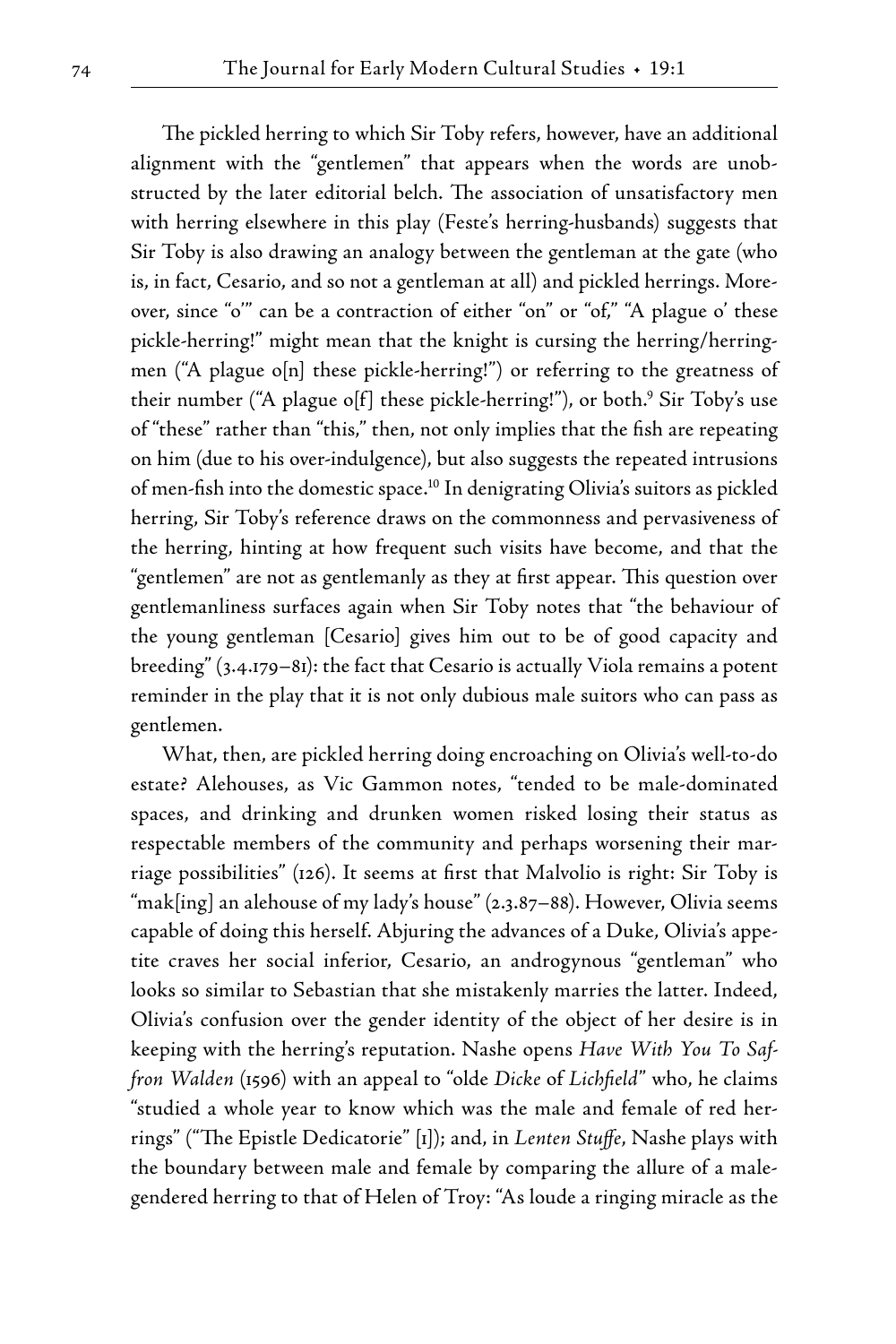attractive melting eye of that strumpet can we supply the[m] with of our dappert *Piemont Huldrick Herring*, which draweth more barkes to Yarmouth bay, than her beautie did to *Troy*" (32).

 It appears, then, that Olivia has a penchant for beings of indeterminate gender, who are of lower status than she, and are interchangeable as herring. We might even say that her lack of understanding of alehouse culture makes her especially susceptible to this kind of seeming man, both common (so common that two of them are indistinguishable) and novel or foreign (or, as Brayton says of Viola and Sebastian, "strange fish redeemed from the sea" [143]).<sup>11</sup> Her lack of self-control is evident in two clear expressions of intemperate appetite: firstly, she falls for a woman dressed as a man; secondly, in her haste to marry and consummate the relationship (that is, "consume," in a nowobsolete sense), $^{12}$  she fails to move beyond the superficial, and so realise that Sebastian is not Cesario. She rushes gluttonously into her herring-husband meal without any sense that she has plucked the wrong (yet in heteronormative terms, right) fish from the pickling barrel.

 Curiously, Valentine's description of Olivia's mourning for her brother identifies the latter as another of her herring men. Echoing the curing process by which herring were pickled in Shakespeare's day (even down to the fact that the process was carried out by women), Valentine's describes how she "water[s] once a day her chamber round / With eye- offending brine," and does so "to season / A brother's dead love, which she would keep fresh / And lasting in her sad remembrance" (1.1.28–31). This account suggests that Olivia is preserving her brother's memory by rote, and that the product of her behavior is as commonplace as preserved fish; it also signals the futility of her mourning, as pickling her brother's love in this way cannot "keep [it] fresh," even if her acts of preservation may make it last longer. Moreover, her use of her mourning as a reason for not marrying, the fact that Orsino sees her love for her brother as competition to be "killed" (1.1.35), and her subsequent attraction to interchangeable herring- men combine to create a disturbing alignment between her mourning for her brother and her sexual desire.

 These fishy alignments in *Twelfth Night* suggest ways in which human desire itself has become a dubious and perishable commodity, and are consistent with the many other ways in which Shakespeare and his contemporaries depict lovers and marital partners in terms of a fish market, with "merchants and merchandise, peddling and peddled [. . .] invoke[ing] a market in cold flesh" (Brayton 144). Moreover, although Gordon Williams documents "fish"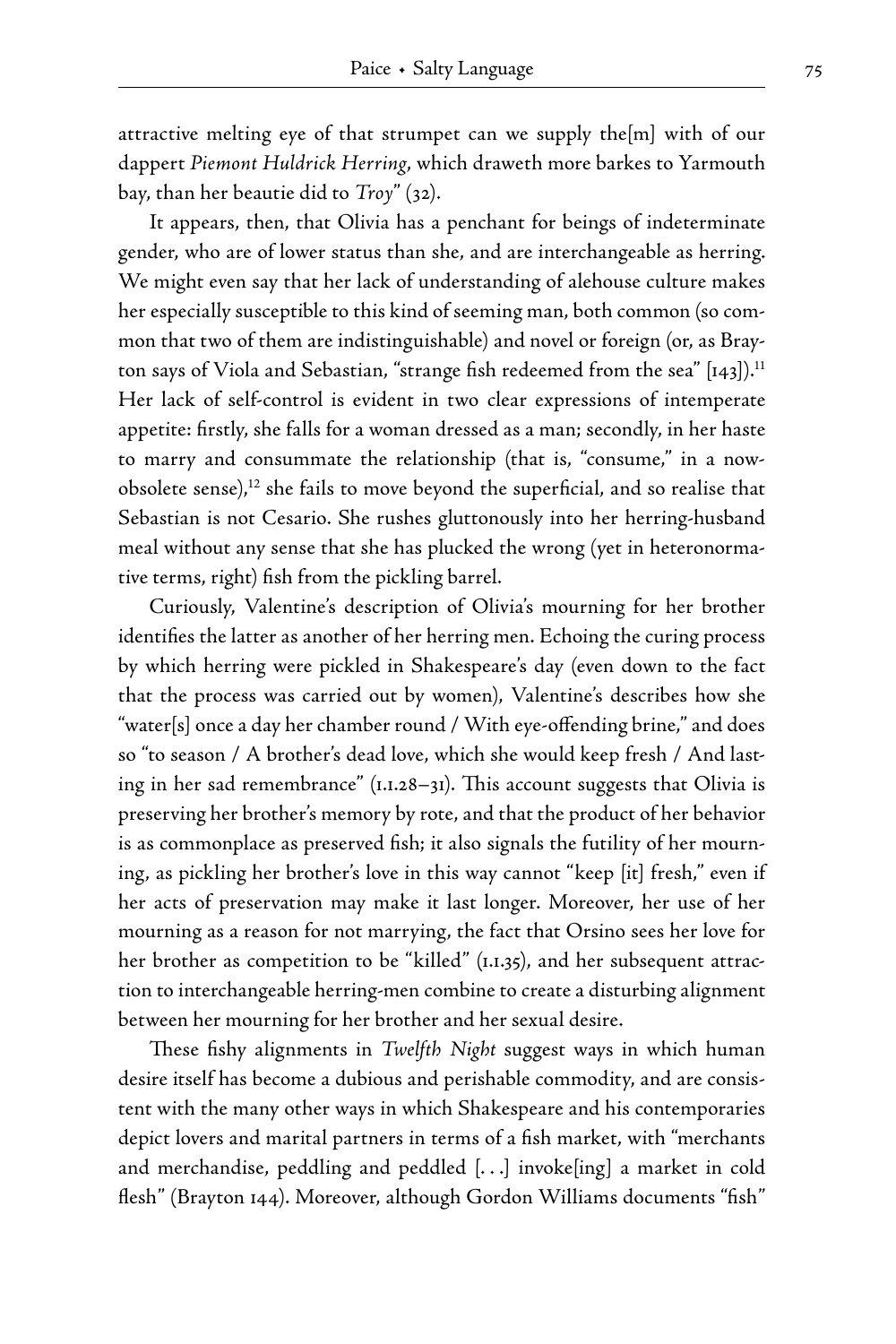(126) as a slang term for a female sexual partner, or for whore, the herring itself appears frequently in relation to men and questions of manliness. For example, an anonymous pamphlet poem entitled *Cornu- copiæ* (1612) explicitly connects smoked herring and salted hake (poor Johns) to the inadequate male sexual partner: it is no wonder that young wives cheat on their desiccated old husbands, it tells us, "For in a dri'd red herring, and poore *Johns*, / Remaines more virtue then in old men's bones" (6). *The Owles Almanacke* of 1618, on the other hand, prognosticates a strange inversion of the normal order of things, in which "Every maid will bee in love with fish, and old men will make much of Hearing [Herring]" (35). Olivia's love of fishy seeming- men, then, suggests itself as one of *Twelfth Night*'s inversions of the normal order of things.

 The herring motif, however, is not confined to *Twelfth Night*. In *Romeo and Juliet* (1597), Mercutio announces the arrival of Romeo (whom he believes still to be in love with Rosaline) with the words: "Without his roe, like a dried herring. O flesh, flesh, how art thou fishified! Now is he for the numbers that Petrarch flowed in" (2.4.37–39). Associating Romeo with an unappealing, cheap preserved fish, and a merely imitative and mechanical approach to poetry, Mercutio effectively summarizes this "love" as nothing special. Furthermore, punning on the "Ro" of Romeo's name, Mercutio's remark turns on the idea of a herring that has doubly lost its fluids, and so its value: it has lost its roe (a term used interchangeably in this period to refer to the eggs of the female fish and the milt or sperm of the male fish, and as a slang term for human ejaculate), $^{13}$  and so would sell for less than a "full" herring; and it has lost its moisture content, in the process of curing, and so is less valuable than a fresh fish. Williams reads Mercutio's statement as suggesting that Romeo has just had "a draining session with Rosalind" (177), but neither this, nor Brayton's claim that the description paints Romeo as "a limp thing . . . weakened and feminized" (145), seems quite to fit the particulars of the image. Rather, as a roe- less *dried* herring (a heavily smoked herring), Romeo would be unrelentingly stiff and sperm- less, a sexually contradictory image of erect but exhausted manhood.

The connection between unmanliness and the roe-less herring appears repeatedly in plays of this period. The association underlies the twofold joke of Falstaff's statement in *1 Henry IV, Part 1* (c. 1597) that "if manhood, good manhood, be not forgot upon the face of the earth, then am I a shotten herring" (2.4.122–24). The first element of the joke is visual: Falstaff's girth of course makes him the antithesis of a herring that has spawned (shot its roe),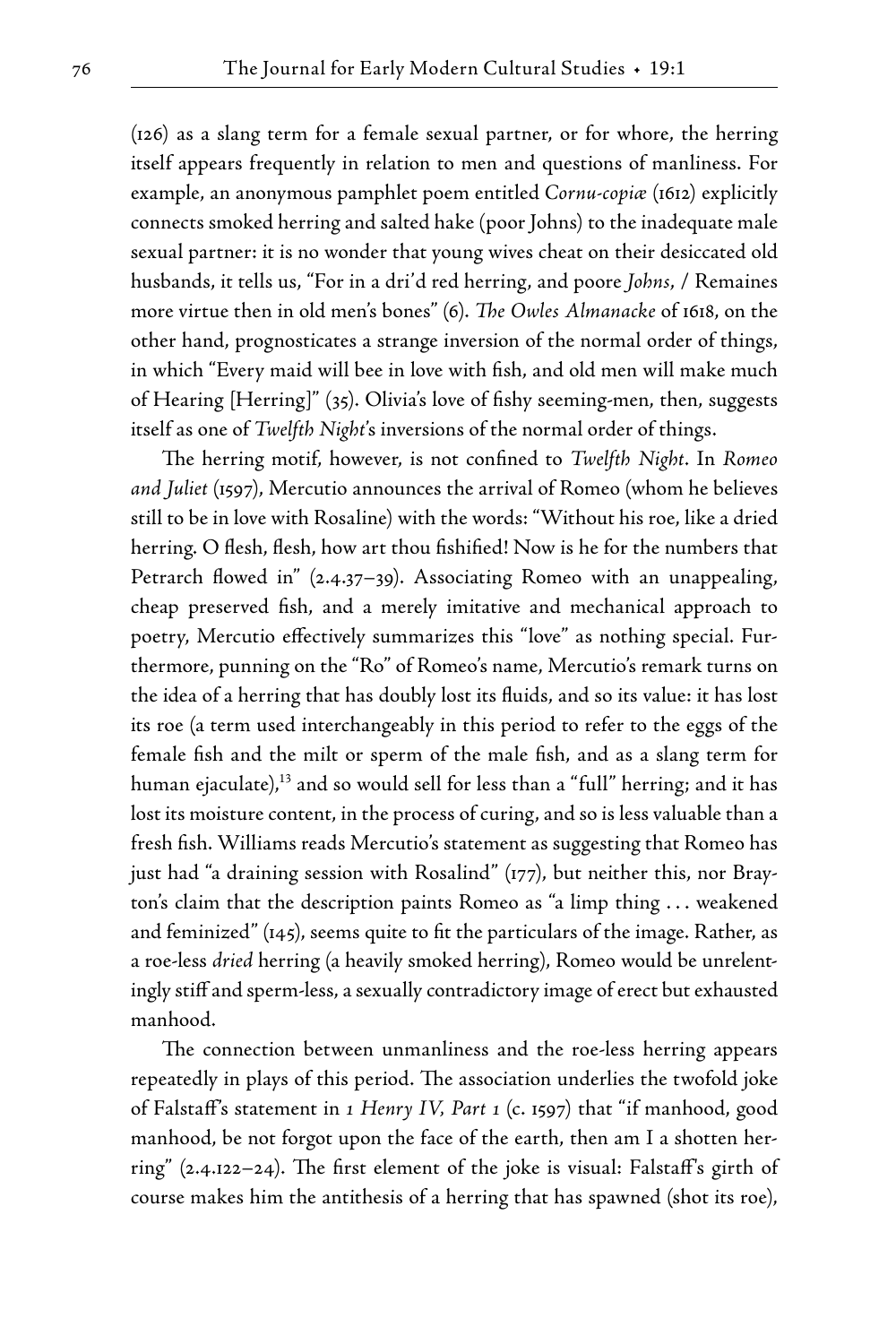that is, an empty- bellied herring. The joke also turns on a contradiction: if he is not correct in his assertion that manhood has gone from the earth—that is, if manhood remains—then, Falstaff says, he is a shotten herring; that is, exhausted, worthless, a symbol of unmanliness. In *Troilus and Cressida* (1602), Thersites derides Menelaus for being a cuckold by saying that it would be preferable to be a "herring without a roe" (5.1.60) than to be him. Thomas Dekker first drew on the image of the shotten herring in *The Honest Whore, Part 2* (c. 1605 or 1606), in which Mattheo comments on the interchangeability and unmanliness of Orlando Frescobaldo's serving men when he calls them "foure white Herrings  $[ \ldots ]$  in blue Coates without roes in their bellies"  $(4,I)$ . The fact that they are white herrings also indicates something of the class with which they are associated: Orlando can afford his more expensive, fresh white herring, but would not, Mattheo complains, even give him "so much as a cob" (4.1), that is the head of a herring, or the poor leftovers. Indeed, Brayton notes that Edgar, disguised as Tom O'Bedlam, almost gives away his identity in *King Lear* when he speaks of craving a meal of white herring, "for he names a delicacy more familiar to the first sons of aristocrats than to sturdy beggars" (141). A far less wholesome smoked herring is invoked by Dekker in *A Strange Horse- Race* (1613) when he describes "The Character of a Niggard" as "a leane ill-faced shotten-herring-bellied rascall ... whose filth ... would scoure" ([19]). This Niggard, the image tells us, is emptied of the ideals associated with manly behavior in terms both of goodwill and virility, and, in an ironic inversion of the traditional function of purging could empty ("scoure") others of these qualities too. All of these images map out a hierarchy of manliness, in which the herring without a roe is at a clearly demarked low point on the scale, and in which the dryness of the smoked herring marks an extremity of dysfunction.

 The alignment of herring with alehouse culture and dysfunctional or indiscriminate sexual as well as gustatory consumption feeds into a more developed understanding of perhaps the most famous reference to herring in this period: the description of the death of Robert Greene by Thomas Nashe. In 1592, Robert Greene—the man whose posthumously published *Groats-Worth of Witte* (1592) dubbed Shakespeare the "upstart Crow" ([38])—died of a fever at the age of thirty- four. Nashe's *Apologie of Pierce Pennilesse* (1593) reports that he and William Monox "were in company with [Greene] a month before he died, at that fatall banquet of Rhenish wine and pickled hearing (if thou wilt needs have it so)" (35). It is quite possible that Greene *had* damaged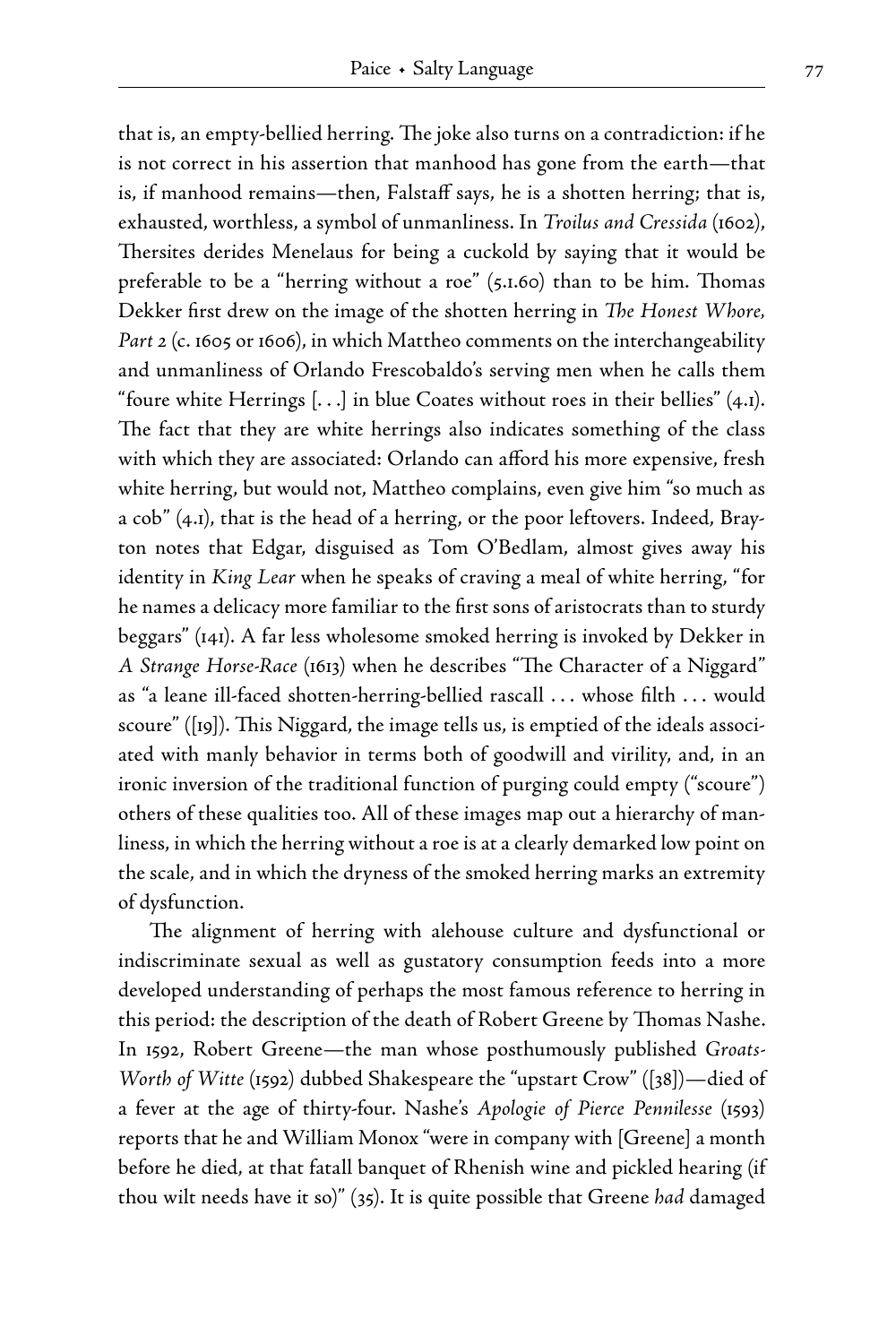his health by over consumption of alcohol and salty herring, but in fact it was fresh herring that both Cogan and Venner identify as causing people to "fall into fevers" (80): the bacteria that caused some deteriorating fresh fish to have this effect was killed off in the curing processes of preserved fish. Despite this discrepancy, and despite the closing parenthesis ("if thou wilt needs have it so" is susceptible to multiple interpretations, but some hedging, at least, is apparent), Nashe's account has been taken literally by modern commentators.<sup>14</sup> Even Katritzky, who provides an extended discussion of herring in relation to early modern London drinking culture and the stage, draws on Nashe's reference to underscore the "London drinking associations" (164) of pickled herring but does not pursue the possibility of innuendo.

 Gabriel Harvey, an outspoken enemy of both Greene and Nashe, gives his own well-known account of Greene's death in *Foure Letters* (1592), in which he catalogues his "his riotous, and outrageous surfeiting." Harvey tells his readers of Greene's "banquettinge" but also that he was known for his "infamous resorting to the Banckeside, Shorditch, Southwarke, and other filthy hauntes" (10). Harvey's description fits with the alignment in Nashe's account of herring and wine. Wine was expensive, whereas pickled herring was the epitome of cheap food. Moreover, the conventional wisdom was that wine and herring did not mix well, and would not have been ideal partners for a banquet: as a pamphlet of 1626 puts it, "A red herring and a cup of Sacke, make warre in a weake stomacke, and the poore mans fast, is better then the Gluttons surfet" (Breton, *Fantasticks*, "November"). While this statement might provide a basis for a literal reading of Nashe's account of Greene's demise, indigestion is not death, and the allusion therefore seems to relate better to the contrasting social settings in which Harvey tells us Greene had been "banquettinge" (10). Like Sir Toby Belch, Greene moved between high and low society in order to satisfy his desires. Like Sir Toby too, Harvey tells us, Greene engaged in his "riotous, and outrageous surfeiting" at the expense of others, appearing to treat others "at his first comminge" but "departing in every hostisses debt" (9–10). Harvey's references to "dissolute, and licentious living" and to "unseemelye Company," however, imply that Greene's gluttony is not simply food-based, and indeed Harvey also reports Greene's adulterous relationship with "a sorry ragged queane" with whom he had a child (9–10). Overall, then, this extensive list of Greene's indulgent behaviors offers possible alternative causes for Greene's mortal fever—beyond an excess of wine and preserved herring: sexual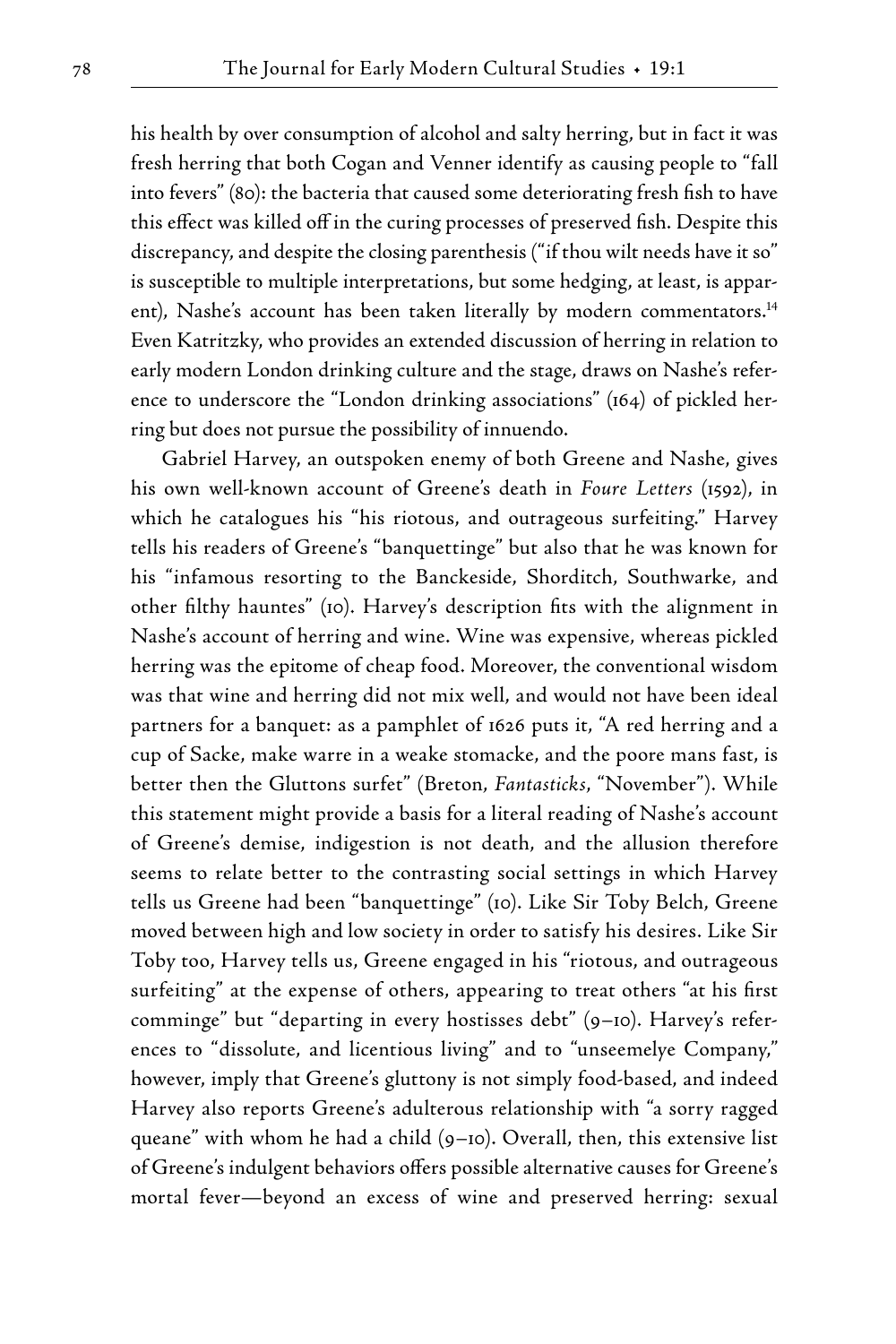indulgence, in particular, carried the very real risk of venereal disease, from which death from a fever was an ever-present possibility.

Nashe's story of death-by-herring, then, must be approached dually, taking in the social associations that Katritzky highlights, but also the sexual associations of the herring that were being drawn on by writers like Shakespeare and Dekker. Moreover, other innuendos in the vicinity of this reference make the case for herring innuendo here compelling: daggers are a wellknown phallic symbol, and William Monox is introduced in this passage with the parenthetical "(hast thou never heard of him and his great dagger?)" (37); and, shortly afterward, Nashe raises a question over whether or not a Master Bird's "inke-pot have a clear current" (39). If the case for innuendo is accepted, however, then Nashe cannot be referring to a single, or literal banquet; instead, the banquet of wine and pickled herrings is a metonymic combination of Greene's multiple sensual excesses.

 Moreover, Dekker, whose use of herring imagery in *The Honest Whore,*  Part 2 and A Strange Horse-Race shows him to be thoroughly alert to the allusive possibilities of this fish, has Nashe attribute his own death to pickled herrings in *A Knight's Conjuring* (1607). The dead Nashe

inveyed bitterly . . . against dry- fisted Patrons, accusing them of his untimely death, because if they had given his *Muse* that cherishment which shee most worthily deserved, hee had fed to his dying day on fat Capons, burnt sack and Suger, and not so desperately have ventur'de his life and shortend his dayes by keeping company with pickle herrings. (80)

To "keep company" is a known euphemism for having sexual intercourse, and Dekker's use of this phrase (and lack of reference to eating) in relation to patrons and tavern fare hints at the prostitution—which of course included male prostitution—associated with London alehouses.

Rowlands's Letting of Humours provides a reference to death-by-herringand- alcohol that proves equally suggestive. It describes three drunkards, the third of whom was one "whom divers Dutchmen held full deare, / [and] Was stabb'd by pickeld Hearings [herrings] & stronge Beere" (Satyre 6, lines 87–88). Because of the herring and alcohol combination—and despite the fact that the combination is of herring and beer, not herring and wine—Katritzky interprets the lines as an allusion to Greene, and again views the passage as a reflection only of drinking culture; although her comment that "the circle of writers,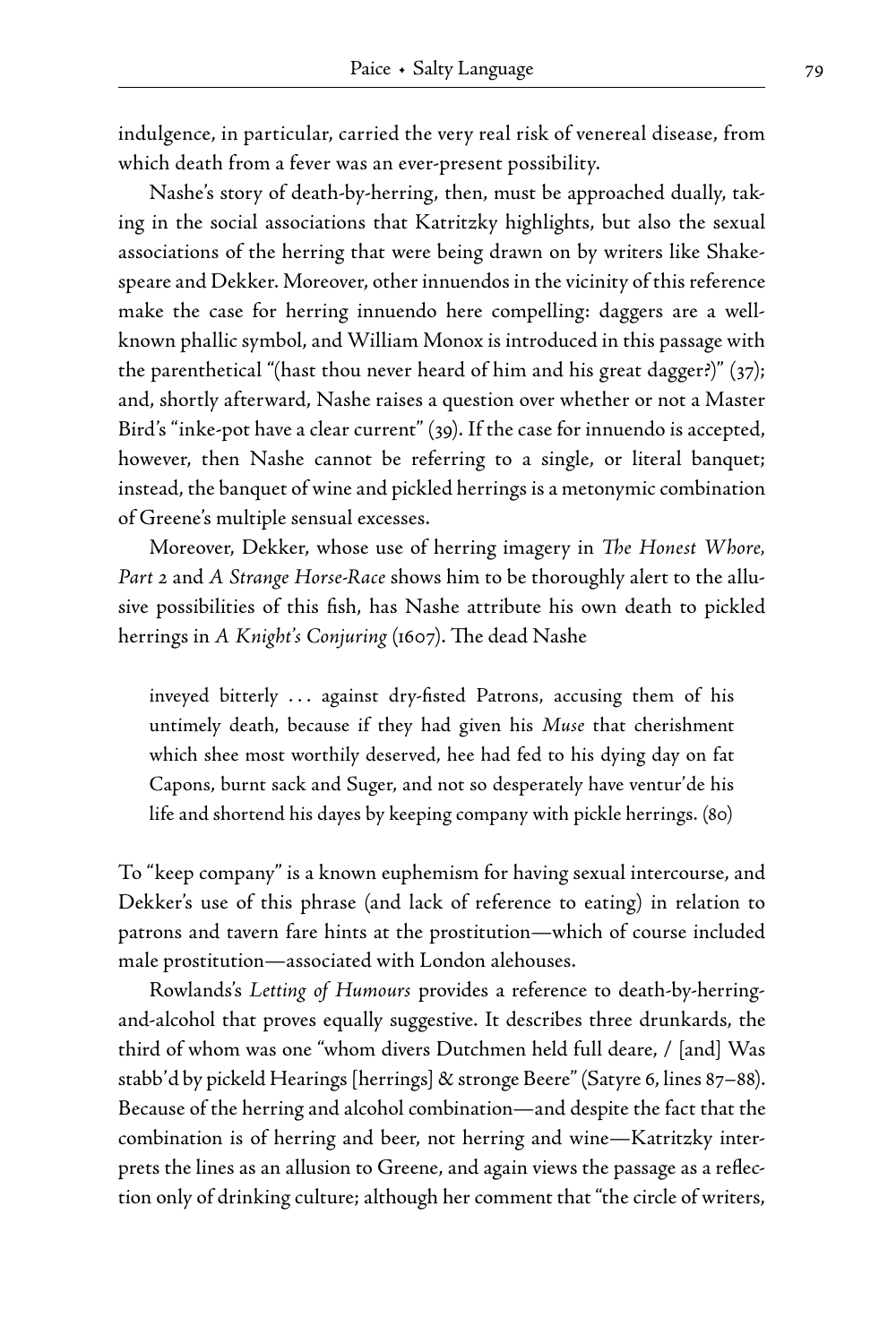actors, and others around Robert Greene and Thomas Nashe may have frequented the Southwark taverns of Peter 'Pickle- Herring' Van Durant or his fellow Dutchman" (164) leads to a new line of (curiously literalizing) enquiry.

 Yet the connection of these herring and alcohol deaths with alehouses also invokes their known association with prostitution: the Dutchmen may be the Dutch tavern- keepers of Southwark, but the description of them holding the drunkard "full deare" is suggestive of an embrace. The additional reference to the drunkard being "stabb'd by pickeld Hearings & stronge beere" not only alludes to the effect of this dietary combination on the digestive system, but also introduces a conventional euphemism for penile penetration (as found in *Henry IV, Part 2, 2.1.12*), and so is likely another allusion to sodomy.<sup>15</sup> This reference to stabbing gives added resonance to the previous reference to being held by "divers Dutchmen." That herring were in some way associated with sodomitical acts is also implied in *Pierces Supererogation* (1593), Gabriel Harvey's anti- Nashe diatribe, which refers to "taking a *pickle herring* by the throte and christening it Richard, (for you can christen him at your pleasure) to have swallowed him downe with a stomack" (61). These correspondences suggest that the "Satyre" description is a stock image of a debauched alehouse drunkard. Nashe's high- and- low, wine- and- herring formula, then, looks more like a variation on a common phrase whose herring innuendo would have been familiar. By implication, Greene's surfeiting is of a similar nature to those of Rowlands's drunkard, but goes beyond the commonplace by extending from the cheap alehouse excess of the herring to the realms of the moneyed wine drinkers.

 Such textual herrings reveal their fishy playfulness and underscore the problems of taking herring literally in early modern Southwark and the City of London. More common than any other fish, it was an integral part of London's commerce and social life. Signs of the production systems used to get it from sea to stomach abounded, with herring busses, pickling barrels, and smoke houses all common sights in the London landscape, and smoked herring hanging in the air. References to herring at the turn of the seventeenth century, then, are founded in a working understanding of the trade and consumption practices associated with the preserved forms of this fish, and play with ideas of food- based *and* sexual gluttony. Such allusions to herring are evidence of shared knowledge used similarly by writers of distinct camps (spanning, for example, the Nashe- Harvey divide): they reflect the fish's symbolic and monetary value, and seem calculated to conjure images of the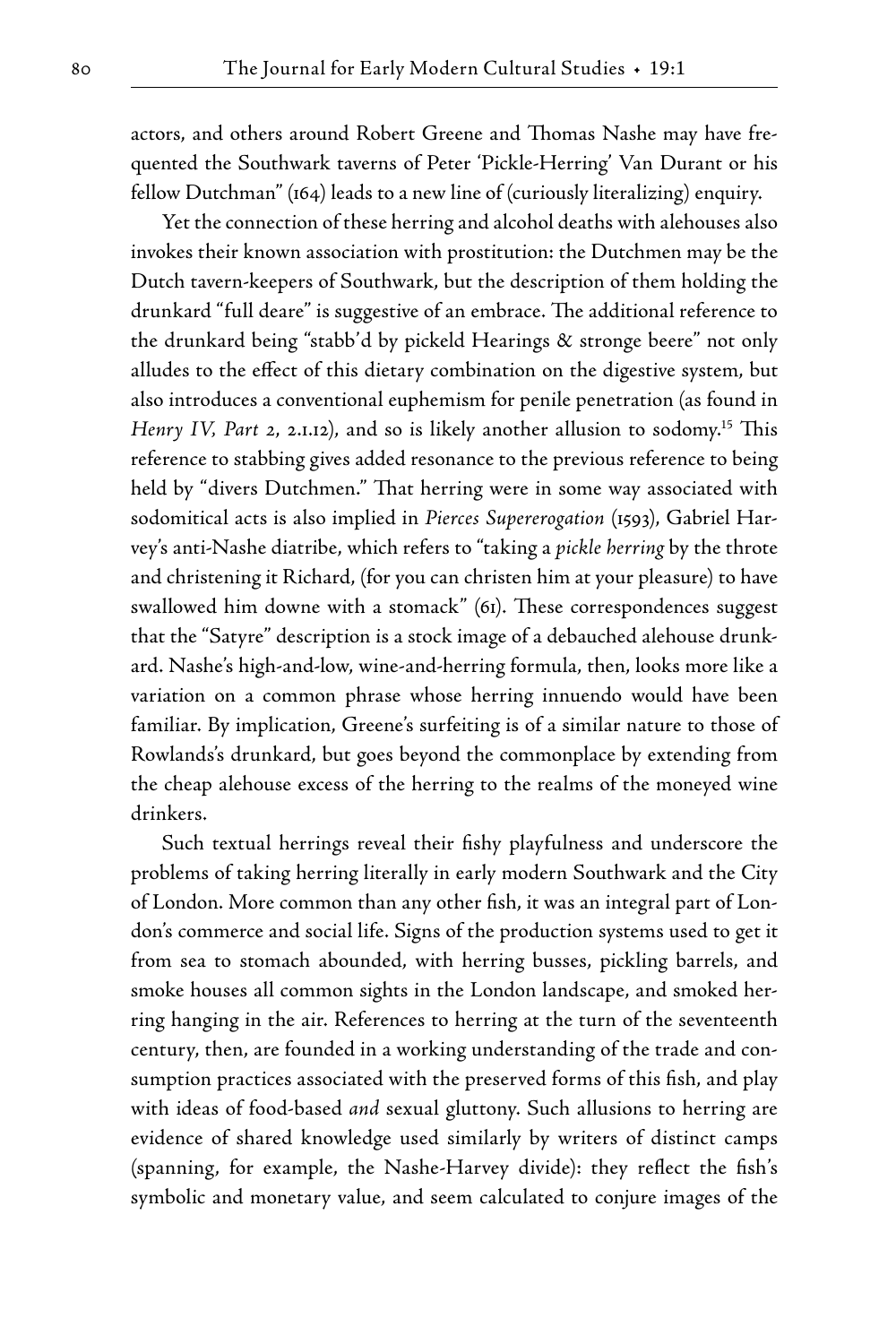various consumptions of the alehouse—licit and illicit alike. They evoke the vulgarity of the streets, and are indicative of a language that is not found in authorized discourse. Although they offer a modern reader perhaps no more than a sketched outline of the street-life participated in by writers and audiences in Shakespeare's day, they underscore how the details of past material cultures can enrich our engagement with early modern writings—and even help to shed light on obscure Shakespearean jokes about pilchards and herrings.

#### notes

1. Old Fish Street and the Stocks market were by this time in decline as centers of the fish trade. Fishmongers' Hall, the headquarters of the Fishmongers' Company, was just to the west of the intersection between New Fish Street and London Bridge, between the river front and Thames Street. The Fishmongers' Company itself does not seem to have been identified with the cheapness of preserved fish (despite its having been formed by the merging of the Stock Fishmongers and Salt Fishmongers Companies united in 1536). Rather, the Fishmongers were associated with the profits arising from what was considered "political Lent": for example, Gerard Malynes refers to "the correspondence and long entercourse between the Societie of Gold-smiths and Fishmongers . . . For Saint Dunstane the Bishop, termed to be the Patron of the Company of Gold- smiths, had no other Elixer or Philosophers stone, than the Gold and Silver, which by the benefit of fishing was obtained, whereby the Kingdomes Plate and Bullion was procured" (249; see also Munday 15).

2. See Boulton 69, n. 28.

3. See Boulton 270 and Salkeld 106.

4. See Sharpe.

5. See Fagan 55–56 and Kowaleski 446.

6. See also Bulman 237–38, n. 100. On the toughness of Martlemas beef, see Cooke [29].

7. Nashe's tale about a battle between birds and sea creatures in *Lenten Stuffe*, crafts his own version of the herring being elected king of the fishes: "the herring, from that time to this, hath gone with an army, and never stirs abroad without it" (31). Here Breton's "company" is transformed from companionability into its military usage. This transformation is likely to have been deliberate, since Breton had already been satirised by Nashe as "*Pan* sitting in his bower of delights" in the latter's preface to Philip Sidney's *Astrophel and Stella* ("Somewhat to reade for them").

8. Although *Lenten Stuffe* is thematically connected to Yarmouth, its author, dedication and place of publication link it to London, and it is therefore important to include it within the purview of this study.

9. That "plague" was understood at this time in reference to volume as well as to disease is evidenced by its use to signal a vast quantity of hail at Revelation 16:21.

10. The use of "these" undermines Katritzky's argument that Sir Toby's mention of "pickle- herring" (160) is "a possible reference to the European [stage] clown" (161) Pickelherring. Moreover, references to the Pickelherring clown figure, as Katritzky herself notes, are not seen before the 1610s, and then emerge only in what is now Germany and Austria.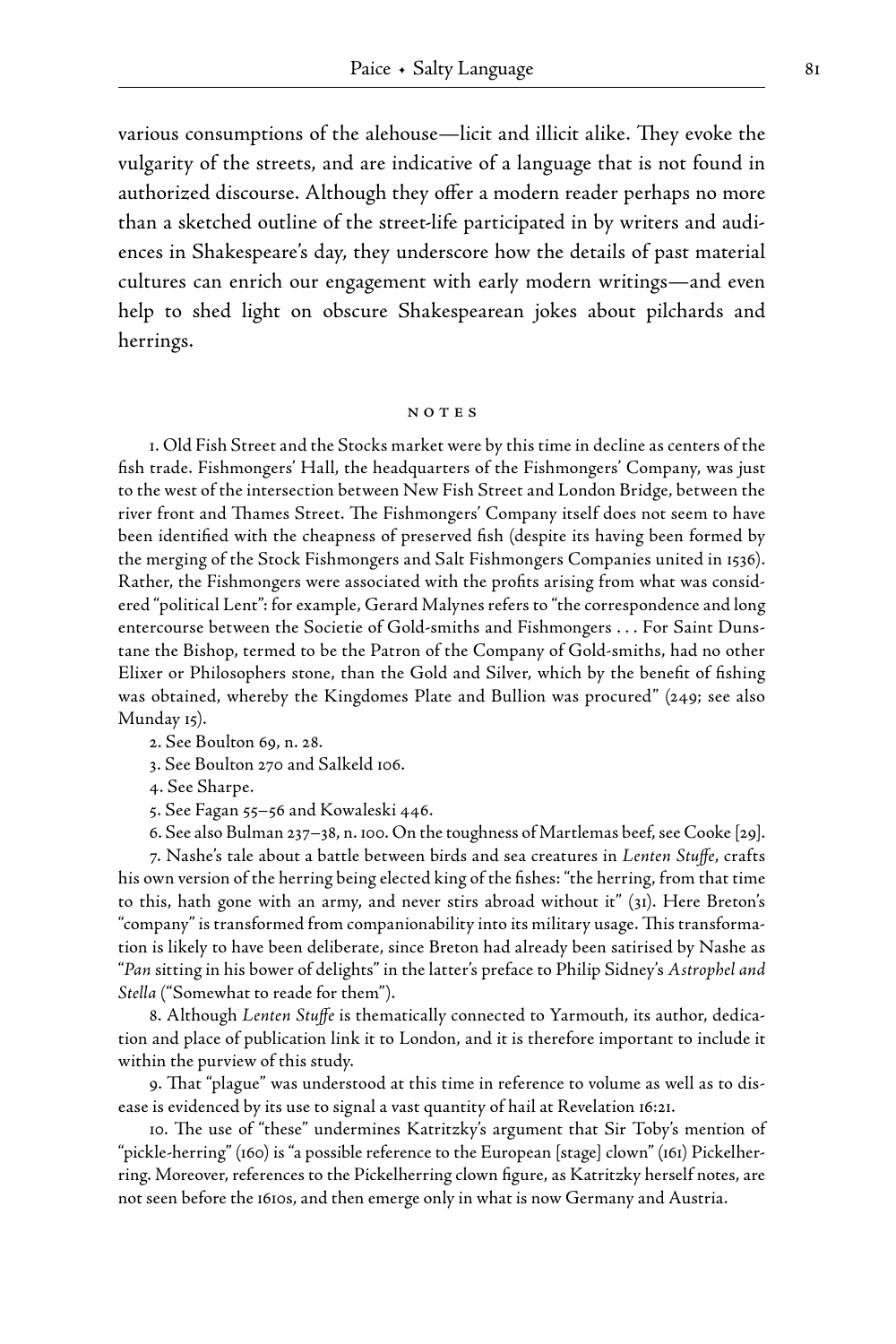11 Given that Viola and Sebastian each think that the other has drowned, their fishiness might also be compared to that of Hero and Leander in Nashe's reworking of the myth in *Lenten Stuffe*. In this version, Leander's drowning renders him "sodden to haddocks meate," with "blew jellied sturgeon lips." After Hero follows him to her death, the gods decide that, having "drowned in the sea, stil to the sea they must belong" (45–47), and so turn Leander into a ling, and Hero into a red herring.

12. "Consume, v.2." *Oxford English Dictionary Online*. Oxford University Press. December 2018. Web. 21 February 2019.

13. See Williams 262.

14. See, for example, Bate 14.

15. The "strong beere" Roberts has in mind is presumably "dagger ale," one of the cheapest and strongest of the beers available at the turn of the seventeenth century, thought to have been named after the Dagger tavern in Holborn (see Gascoyne 37; Sieveking 77). In his preface to Greene's *Menaphon* (1599), Nashe celebrates the effects of alcohol on poetry, taking issue with the "desperate quipper" who would condemn the "dagger drunkennesse" of poets whose post- dinner stanzas are "full pointed with a stab" ("To the Gentlemen Students" 9–10). The reference may also be intended to signal "bear," used as a symbol of female carnality and a common euphemistic term for a prostitute in this period (Williams 38–39; Shugg 297).

#### WORKS CITED

- Appelbaum, Robert. *Aguecheek's Beef, Belch's Hiccup, and Other Gastronomic Interjections: Literature, Culture, and Food Among the Early Moderns*. Chicago: University of Chicago Press, 2006.
- Bate, Jonathan. *The Genius of Shakespeare*. New York: Oxford University Press, 1998.
- Boulton, Jeremy. *Neighbourhood and Society: A London Suburb in the Seventeenth Century*. Cambridge: Cambridge University Press, 1987.
- Brayton, Dan. *Shakespeare's Ocean: An Ecocritical Exploration*. Charlottesville: University of Virginia Press, 2012.
- Breton, Nicholas. *Fantasticks*. London, 1626.

———. *Pasquils Mistresse*. London, 1600.

———. *The Wits Trenchmour in a Conference Had Betwixt a Scholler and an Angler*. London, 1597.

Bulman, James C., ed. *King Henry IV Part 2*, by William Shakespeare. London: Bloomsbury Arden Shakespeare, 2016.

Coddon, Karin S., " 'Slander in an Allow'd Fool': *Twelfth Night*'s Crisis of the Aristocracy." *Studies in English Literature* 33 (1993): 309–25.

Cogon, Thomas. *The Haven of Health*. London, 1584.

Cooke, John. Epigram 29, *Epigrames Serued Out in 52. Severall Dishes for Every Man to Tast Without Surfeting*. London, c. 1604.

*Cornu- copiæ, Pasquils Night- Cap*. London, 1612.

Dekker, Thomas. *A Knights Conjuring*. London, 1607.

- ———. *The Second Part of the Honest Whore*. London, 1630.
- ———. *A Strange Horse- Race*. London, 1613.
- Dekker, Thomas, and Thomas Middleton. *The Roaring Girl*. Ed. Elizabeth Cook. London: Bloomsbury, 1997.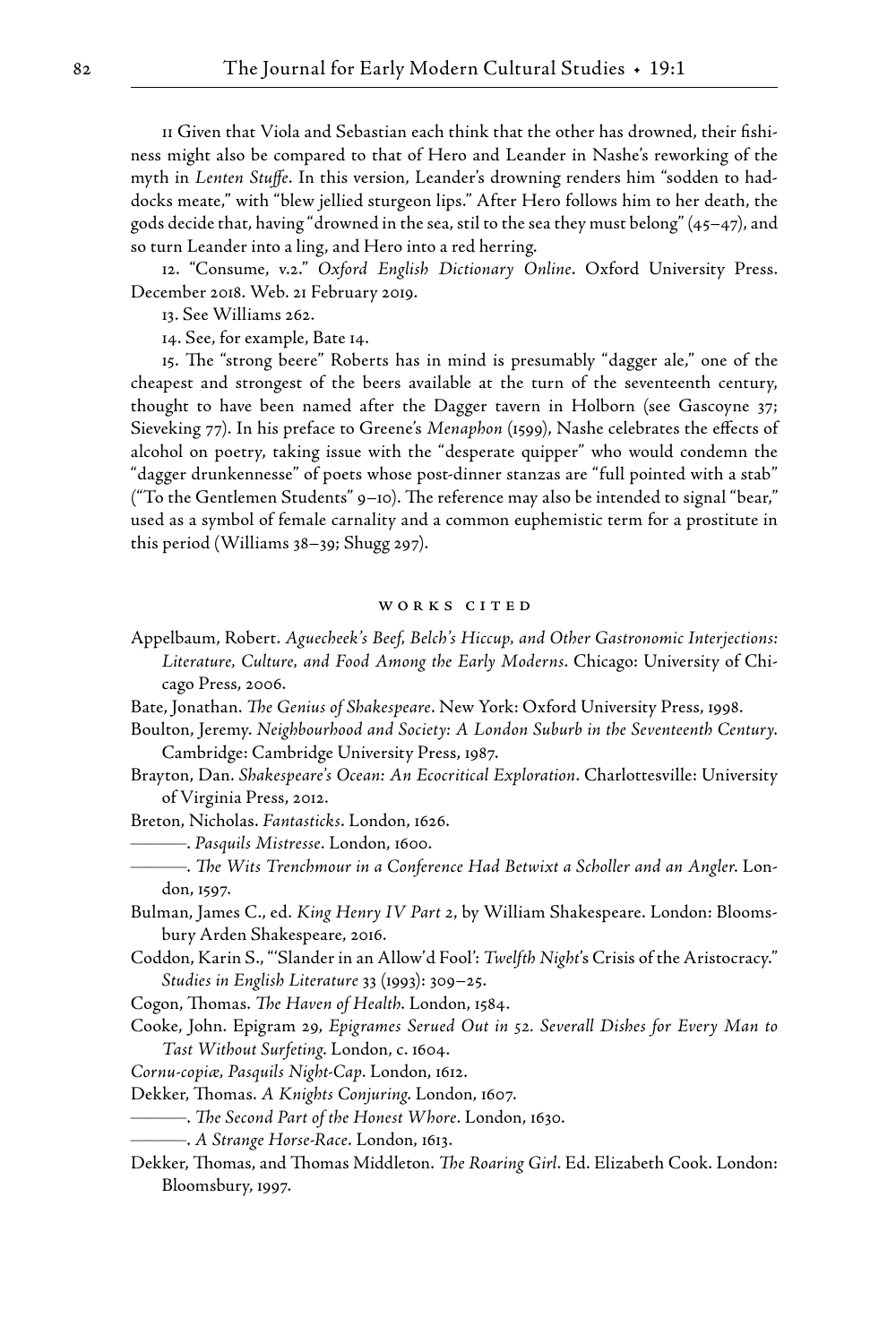- Fagan, Brian. *Fish on Friday: Feasting, Fasting and the Discovery of the New World*. New York: Basic Books, 2006.
- Fitzpatrick, Joan. "Diet and Identity in Early Modern Dietaries and Shakespeare: The Inflections of Nationality, Gender, Social Rank, and Age." *Shakespeare Studies* 42 (2014): 75–90.
- Gammon, Vic. *Desire, Drink and Death in English Folk and Vernacular Song, 1600–1900.* Aldershot: Ashgate, 2008.
- Gascoyne, George. *A Delicate Diet, for Daintiemouthde Droonkardes*. London, 1576.
- Greene, Robert. *Greenes Groats- Worth of Witte*. London, 1592.
- Harvey, Gabriel. *Foure Letters*. London, 1592.

———. *Pierces Supererogation or a New Prayse of the Old Asse*. London, 1593.

Katritzky, M. A. "A Plague o' These Pickle Herring': From London Drinkers to European Stage Clown." *Renaissance Shakespeare: Shakespeare Renaissances: Proceedings of the Ninth World Shakespeare Congress*. Ed. Martin Procházka, Andreas Höfele, Hanna Scolnicov, and Michael Dobson. Newark: University of Delaware Press, 2013. 159–68.

Kowaleski, Maryanne. "The Expansion of the South- western Fisheries in Late Medieval England." *Economic History Review* 53 (2000): 429–54.

- Marlowe, Christopher. *Doctor Faustus: A 1604- Version Edition*. Ed. Michael H. Keefer. Peterborough: Broadview, 2007.
- Malynes, Gerard. *Consuetudo, Vel, Lex Mercatoria*. London, 1622.
- Moffett, Thomas. *Healths Improvement*. London, 1655.
- Munday, Anthony. *Chruso- thriambos: The Triumphes of Golde*. London, 1611.

Nashe, Thomas. *The Apologie of Pierce Pennilesse*. London, 1593.

- ———. *Have With You To Saffron Walden*. London, 1596.
- ———. *Nashes Lenten Stuffe*. London, 1599.
- ———*. Pierce Penilesse his Supplication to the Divell*. London, 1592.
- ———. "Somewhat to Reade for Them." *Syr P.S. His Astrophel and Stella*, by Philip Sidney. London, 1591. 3–6.

———. "To the Gentlemen Students." *Menaphon*, by Robert Greene. London, 1599. 1–13. *The Owles Almanacke*. London, 1618.

- Rowlands, Samuel. 6. Satyre, *The Letting of Humours Blood in the Head- Vaine*. London, 1600.
- Salkeld, Duncan. *Shakespeare Among the Courtesans: Prostitution, Literature, and Drama, 1500–1650*. Farnham, UK: Ashgate, 2012.
- Sanders, Julie. *The Cultural Geography of Early Modern Drama, 1620–1650*. Cambridge: Cambridge University Press, 2011.
- Selden, John. *Of the Dominion or Ownership of the Sea*. Trans. Marchamont Nedham. London, 1652.
- Shakespeare, William. *King Henry IV Part 1*. Ed. David Scott Kastan. London: Bloomsbury Arden Shakespeare, 2002.

———. *Romeo and Juliet*. Ed. René Weis. London: Bloomsbury Arden Shakespeare, 2012.

———. *The Second Part of King Henry IV*. Ed. A. R. Humphreys. London: Bloomsbury Arden Shakespeare, 1981.

———. *The Tempest*. Ed. Alden T. Vaughan and Virginia Mason Vaughan. London: Bloomsbury Arden Shakespeare, 2011.